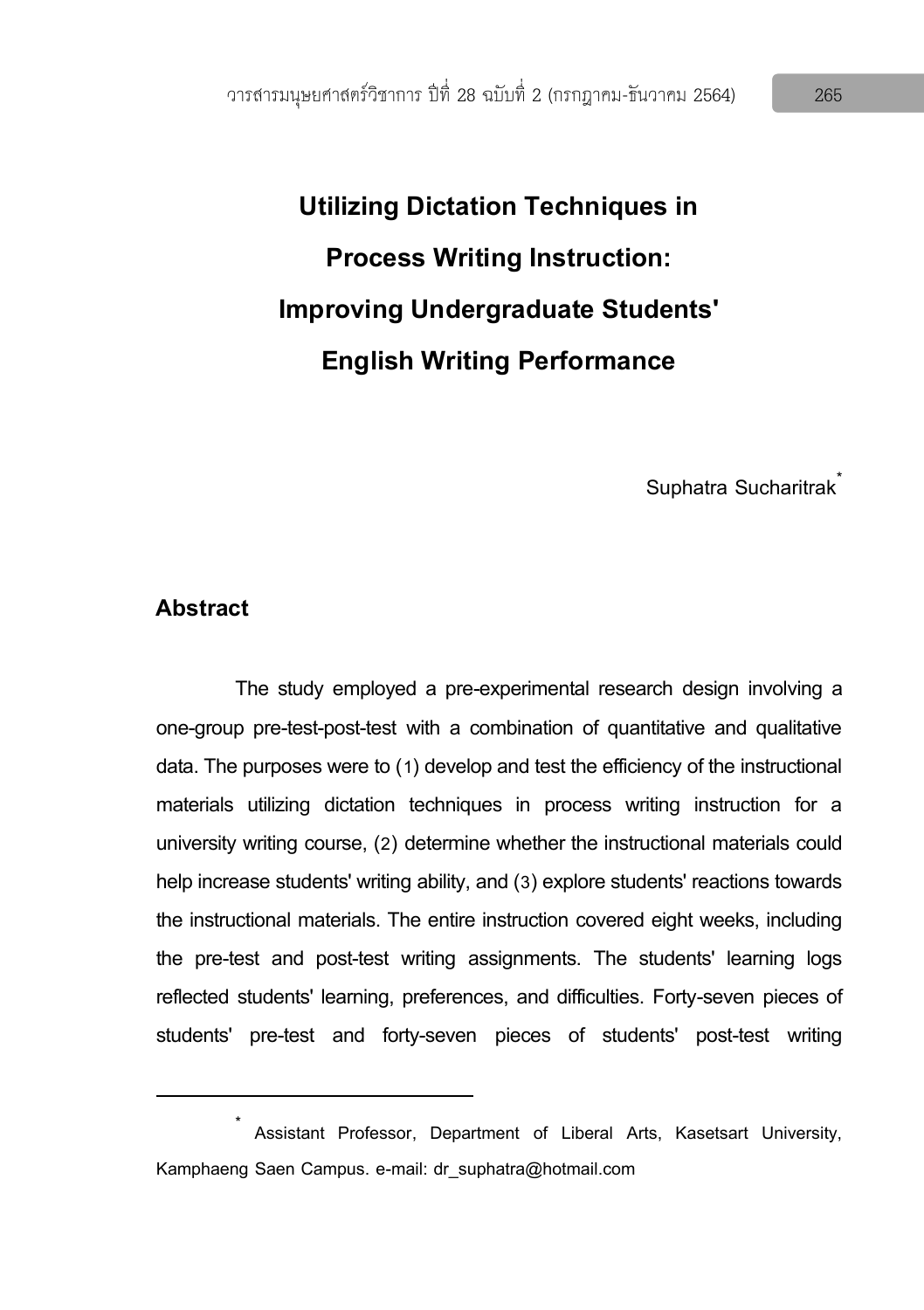assignments were analyzed for evidence improvement of their English writing skills. This study highlights the positive impact on the utilization of dictation techniques in the process of writing instruction. Students could produce a sound paragraph, notice their spelling mistakes, and gain awareness of using correct phrases and grammar in their writing. Students expressed their positive attitudes towards the instructional materials and their activities. The difficulties of the students' learning are reported.

**Keywords:** Dictation Techniques; Process Writing; Writing a Paragraph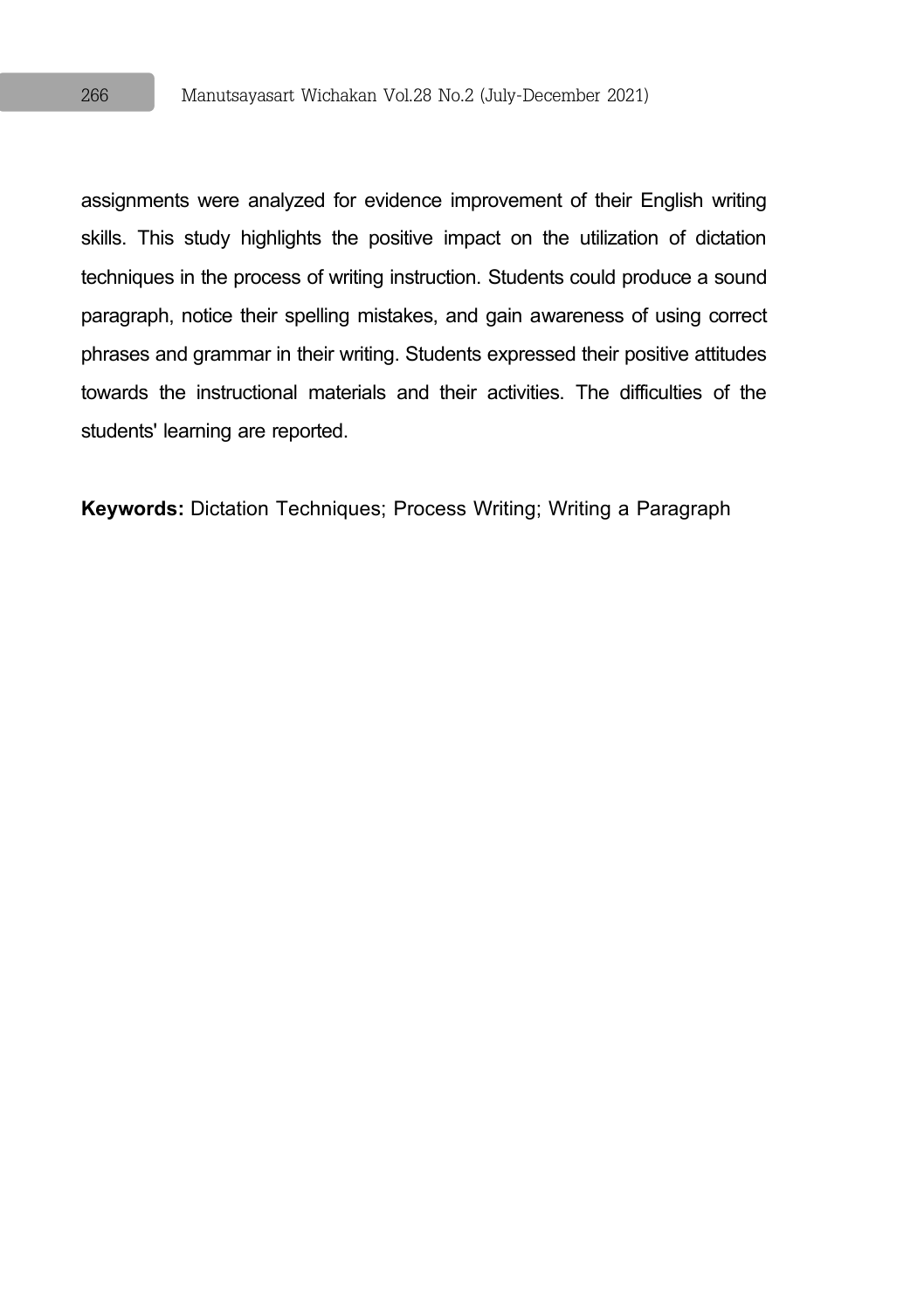# **การใช้เทคนิคเขียนตามคา บอกในการสอนเขียน ที่เน้นกระบวนการเพื่อพัฒนาความสามารถ ด้านการเขียนภาษาองักฤษของนิสิตปริญญาตรี**

สุพัตรา สุจริตรักษ์\*

# **บทคดัย่อ**

 $\overline{a}$ 

การวิจัยครั้งนี้เป็นการวิจัยเชิงทดลอง (Pre-experimental Research) แบบกลุ่มเดียวสอบก่อน-สอบหลัง (one-group pre-test-post-test) มีการเก็บข้อมูล แบบผสมผสานเชิงปริมาณและเชิงคุณภาพ โดยมีวัตถุประสงค์เพื่อ 1) พัฒนาและ ทดสอบประสิทธิภาพของสื่อการสอนที่ใช้เทคนิคเขียนตามคำบอกในการสอน เขียนที่เน้นกระบวนการ 2) เปรียบเทียบความสามารถการเขียนภาษาอังกฤษของ ้นิสิตก่อนเรียนและหลังเรียนด้วยเทคนิคเขียนตามคำบอก 3) ศึกษาความคิดเห็น ของนิสิตที่มีต่อเทคนิคเขียนตามคำบอกในการสอนเขียนที่เน้นกระบวนการ กลุ่มตัวอย่างในงานวิจัยคือ นิสิตปริญญาตรีที่ลงทะเบียนเรียนในรายวิชาการเขียน ภาษาอังกฤษเบื้องต้นจำนวน 47 คน เครื่องมือที่ใช้ในการเก็บข้อมูลได้แก่ สื่อการ สอนที่ใช้เทคนิคเขียนตามคำบอกในการสอนเขียนที่เน้นกระบวนการ จำนวน 8 สัปดาห์ ข้อสอบวัดความสามารถการเขียนภาษาอังกฤษระดับย่อหน้า และแบบ

<sup>\*</sup> ผู้ช่วยศาสตราจารย์ประจ าภาควิชาศิลปศาสตร์ มหาวิทยาลัยเกษตรศาสตร์ วิทยาเขตกำแพงแสน ติดต่อได้ที่: dr\_suphatra@hotmail.com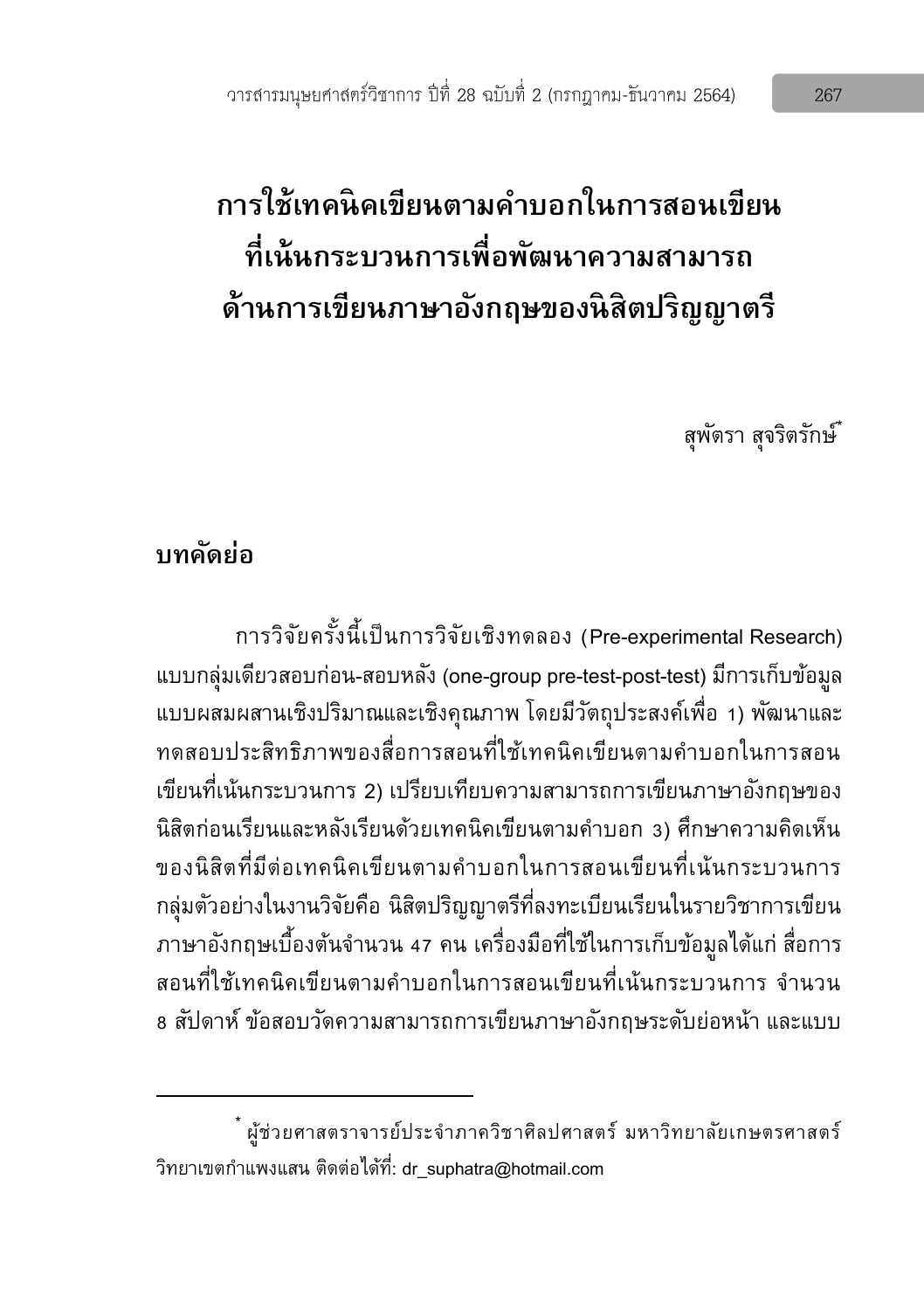บันทึกระหว่างเรียนและหลังเรียนของนิสิต การวิเคราะห์ข้อมูลเชิงปริมาณและ คุณภาพ ประกอบด้วย t-test ค่าร้อยละ ค่าเฉลี่ย ค่าส่วนเบี่ยงเบนมาตรฐาน และ สหสัมพันธ์แบบเพียร์สัน (Pearson's Product Moment Correlation) และการ ้วิเคราะห์เนื้อหา ผลการวิจัยพบว่าการใช้เทคนิคเขียนตามคำบอกในการสอนเขียน ที่เน้นกระบวนการช่วยให้นิสิตพัฒนาทักษะการเขียนภาษาอังกฤษระดับย่อหน้า นิสิตสามารถแก้ไขข้อบกพร่องทางภาษา การสะกดคำ และโครงสร้างประโยคตาม หลักการเขียน นิสิตมีเจตคติที่ดีต่อการเขียนภาษาอังกฤษ และรายงานปัญหาและ อุปสรรคการเขียนภาษาอังกฤษของตน

ี **คำสำคัญ** เทคนิคเขียนตามคำบอก; การสอนเขียนที่เน้นกระบวนการ: การเขียนระดับย่อหน้า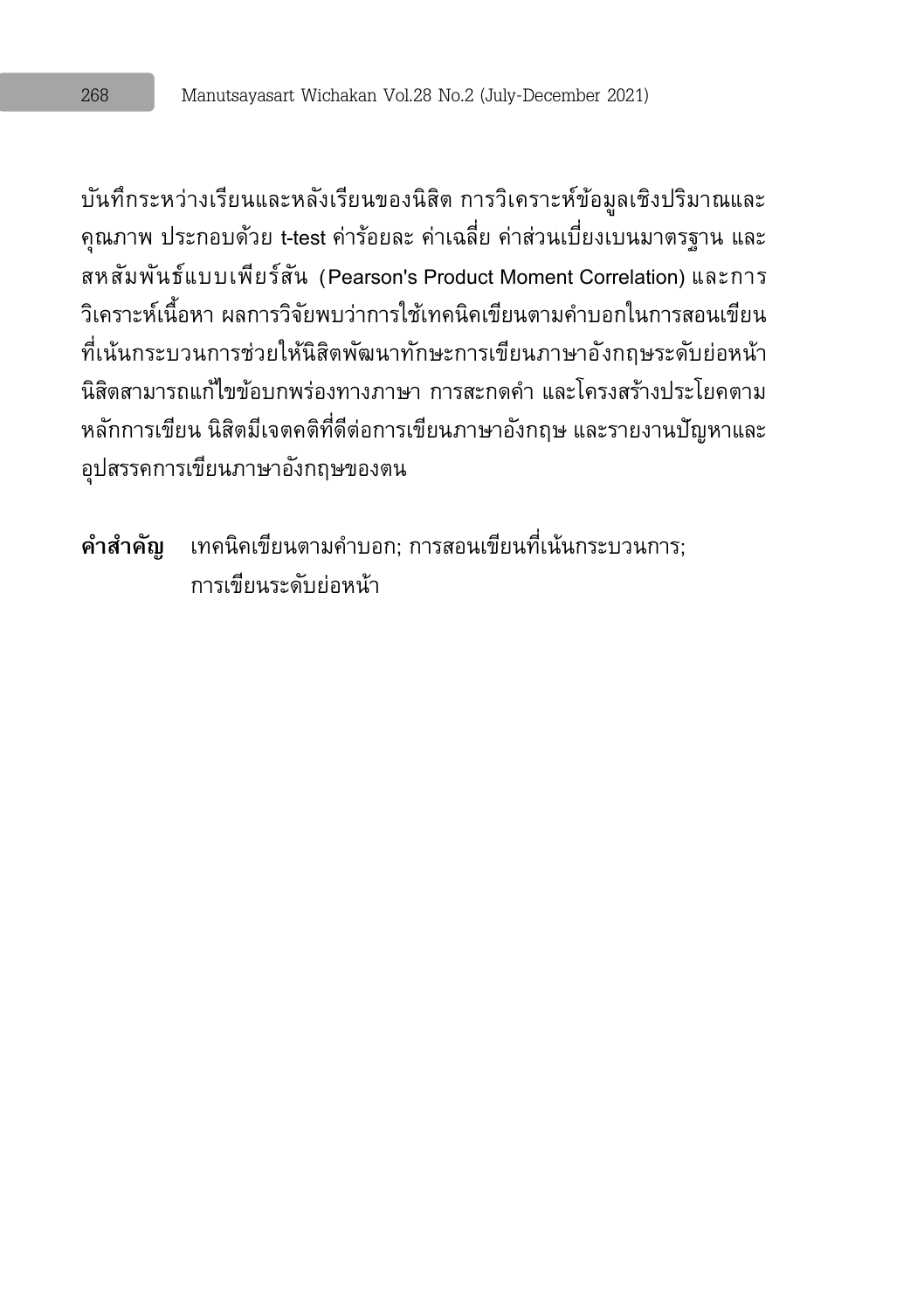# **1. Introduction**

Communicating in English can connect people to the world in different ways; writing e-mails, texting, posting on Facebook, writing a blog, and tweeting. With the non-stop technology advancement, some human jobs that people fear may replace by Artificial Intelligence (AI) but not human skills. According to Marr (2018), the essential skills the robot cannot do are communication, critical thinking, creativity, strategy, imagination, and vision. These necessary skills are closely related to language writing skills, which are complex and require lots of energy and expertise to express ideas, thought, vision, and imagination and rhetorical devices (Heaton, 1975) that robot cannot master. Because in writing skills, writers need to acquire some degree of vocabulary knowledge and several grammatical rules of the language system to performed sentences. Those qualities come from human cognitive skills (Harmer, 2007); that is a reason that writing skills should be developed in Thai schools to prepare students for future workplace requirements with the rise of AI automation (Talerngsri, 2019). In addition, writing skills should be taught effectively in schools so that students' writing strategies, content knowledge, sentence construction, and paragraph structure could develop. Consequently, those strategy of writing can benefit students' long-term memory.

Regarding teaching writing in Thailand, it can be referred to in an EFL context as students learn to write in an academic setting such as schools, colleges, and universities, but not in an everyday use. Writing instruction is taught by English writing instructors. According to Padgate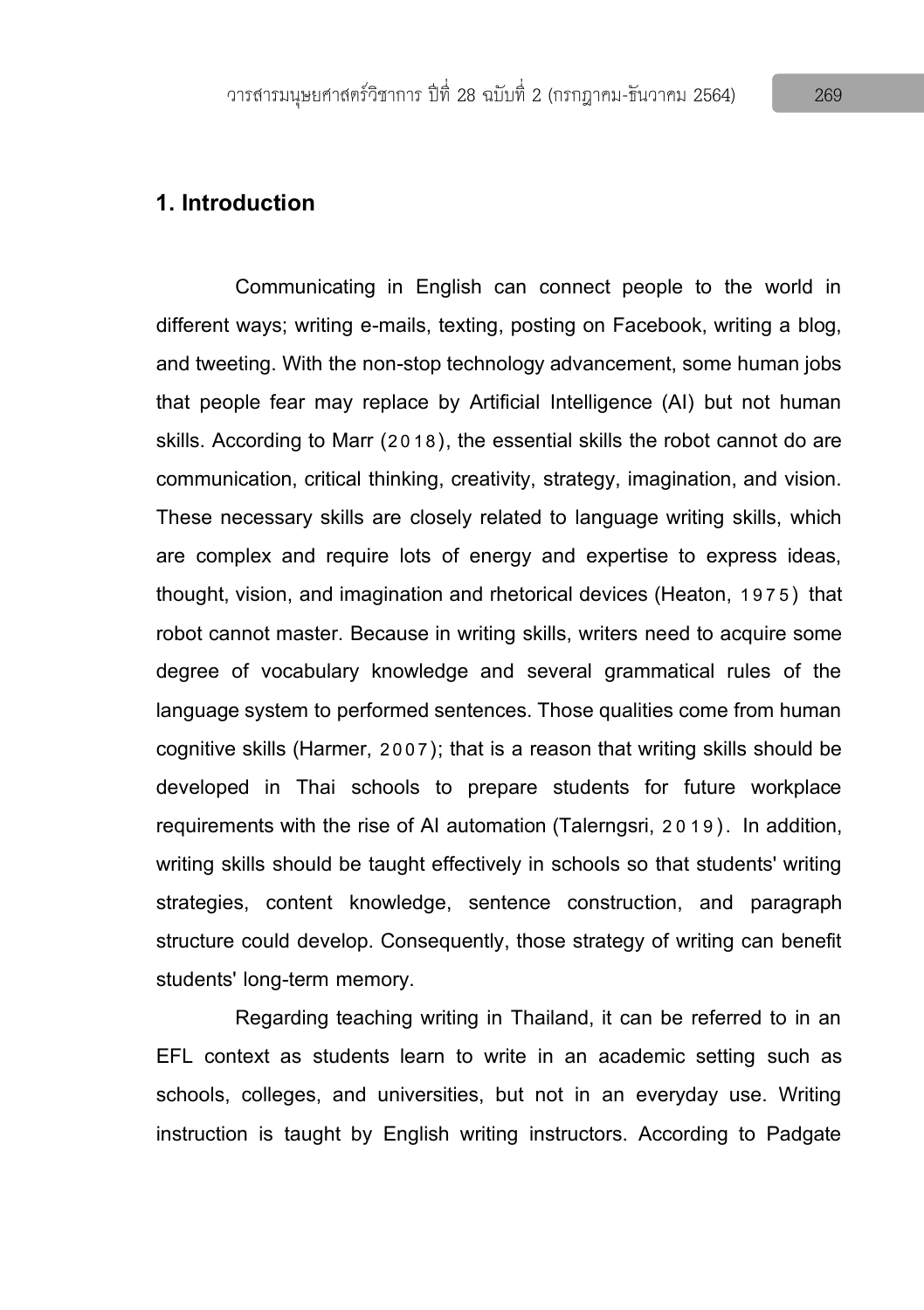(2008), students' writing practices are not developed appreciably in Thai schools, either in the Thai language or the English language, and English writing especially has been ignored by educators and teachers. Writing skills are taught less than other skills, namely listening and speaking skills in Thai schools (Rungwaraphong, 2014). Students have not much practice writing. Since writing skills are not tested in the University Entrance Exam, it could be the reason why writing has not been taken seriously by Thai students.

Writing skills can reflect not only English proficiency but also reflect the writer's thinking process. When students enter a university, they have to submit a great deal of writing to complete their learning tasks in Thai and English language courses, for example, term papers, assignments, and portfolios, but receive some grade of a pass or fail based on their writing performance.

Many research studies reported on Thai students' problems related to English writing abilities. Boonpattanaporn (2008) found that students have difficulties in writing essays at all levels of background knowledge in English. This finding is similar to those of many other researchers (Pawapatcharaudom, 2007; Kobkuerkul, 2009; and Kansopon, 2012). The major problems with students' writing were listed as follows: the inability to apply grammatical knowledge and, vocabulary knowledge in their English writing, lack of coherence, inability to organize an appropriate structure for the writing content, failure to express their ideas in writing effectively, and the inability to support or justify their statements. Other factors affected students' writing abilities have been reported: students' proficiency levels and, students' negative attitudes towards English writing. To solve problems of students' writing, Raimes (1978) stated that students should receive practice in writing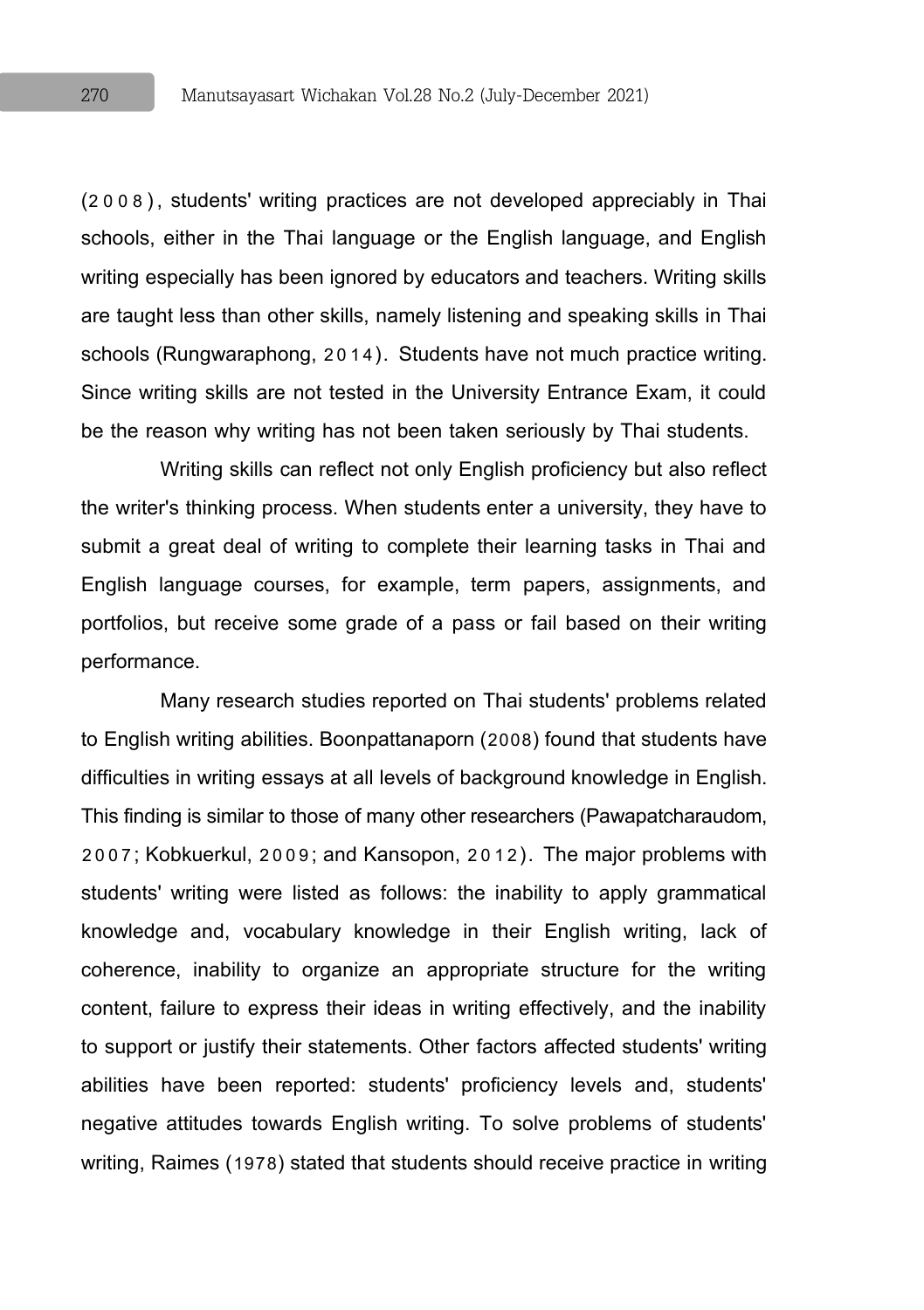more often to gain fluency in their writing, writing words, spelling, and sentences. Students need practice more frequently in composing simple sentences, copying simple sentences to complex sentences and paragraphs, doing grammar exercises, asking questions from the assigned reading passage. These activities would help them memorize language patterns for long-term use. These meaningful activities can engage students in English writing. Therefore, teachers would probably be the keys to direct teaching and learning for learners' academic success. Knowing their writing problems in particular areas may help teachers create an environment that encourages and supports students' writing development in the educational setting. This study attempted to improve English writing performance for undergraduate EFL students in the writing course.

### **2. Literature Review**

Concerning writing instruction, two approaches are familiar to EFL writing instructors, a product-based approach, and a process-based writing approach. Based on Raimes, 1983; Brown, 2000), a product-based approach moves from controlled writing to free writing. It allows learners to copy from the model of a sentence or paragraph, including dictation, guided writing, and then free writing. The focus of the product approach is on grammar, sentence structure, and mechanical accuracy rather than fluency. Learners are free to choose the topics to write on. Teachers give feedback at the end. However, since the 1970s, writing instruction has transformed into the process-based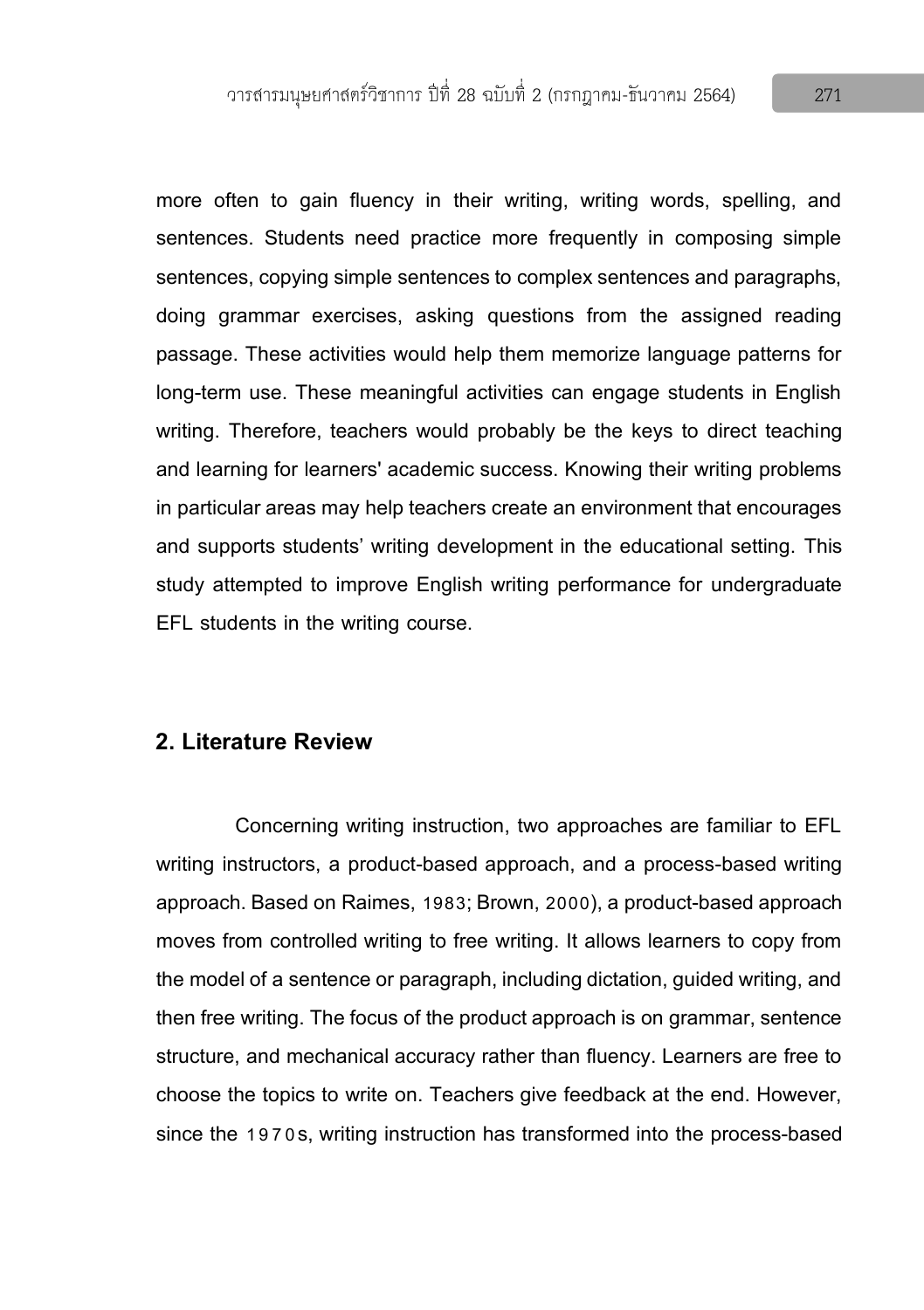approach (Susser, 1994; Alghizzi, 2017). Students carried out the writing tasks from the beginning to the end of a process of learning. The processbased approach to writing instruction concentrates on the writer, a producer of the text, and is widely used for EFL writing instruction to enhance students' writing development (Hyland, 2004; Alodwan &Ibnian, 2014; Dokchandra, 2018).

Many good writers use the writing process to keep the readers interested in their writing, unlike the product-based approach, which gives little attention to readers (Tangpermpoon, 2005). To finish a paper, the writer uses several steps of the writing process, including pre-writing, drafting, revising, editing, and publishing. This process allows students to write from their own experience and knowledge before finishing their writing. This writing is not a neat linear sequence, but recursive; all finished papers can be reviewed, edited, and revised. The steps in the process can be forward or backward before publishing (Hyland, 2004) . Stated above are the two approaches to teaching EFL writing currently used by many writing instructors. However, the writing process-based approach is the most widely accepted among second language writing teachers. In applying this, Hyland (2004) suggested that the writing process teaching theories alone cannot help teachers equip students to write confidently. The process writing approach gives learners the learning steps of producing good writing quality on paper but less attention to linguistic knowledge (Badger and White, 2000). There is little evidence showing that a single approach may lead to success in writers. Students need the learning techniques on how to write. At the same time, students need to understand how texts are shaped by topic, audience, purpose, and cultural background (Hyland, 2002).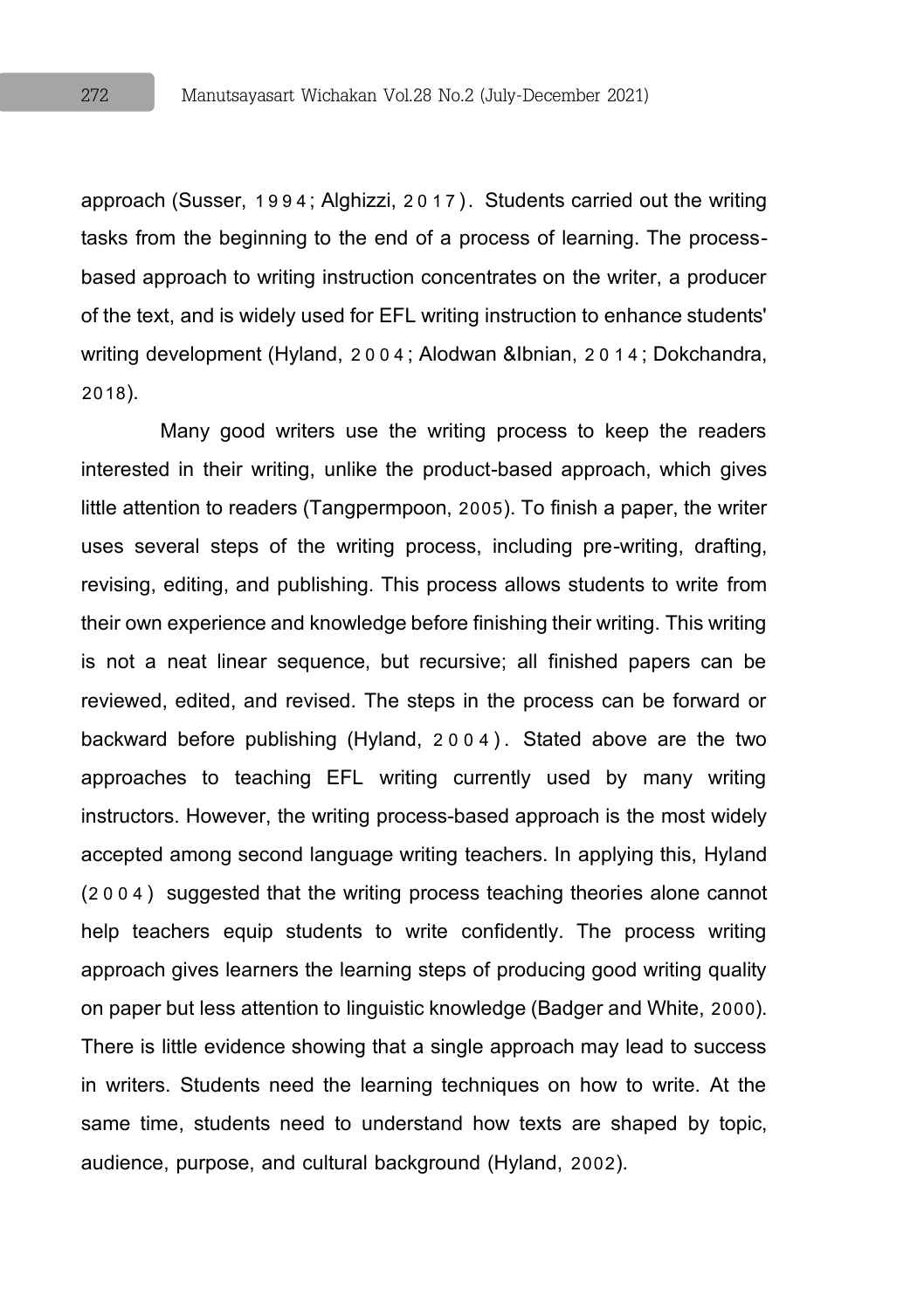For some instances, many English writing handbooks in the past recommend controlled writing and the correction of form to teach elementary to advanced learners (Susser, 1994) as it works for some reasons in EFL context. One of the controlled writing techniques that many English writing instructors still use today is dictation. Dictation is a traditional way of teaching language that may have many benefits for learners. In writing, dictation entails learners writing from a recording or any spoken form. When they hear words, sentences or a paragraph, they have to concentrate on those excerpts and write them correctly. Dictation is a controlled writing technique that is probably suitable for the Thai EFL context, as a writing teacher is likely a non-native speaker of English (Fongpaiboon, Praprurkit & Paisad, 2 0 11). Previous research studies related to the use of dictation in English language class (Krashen, 2009; Hoare & Tanner, 2008; Fongpaiboon, Praprurkit & Paisad, 2011; Tang, 2012; Adel & Hashemian, 2015; Purnawati, 2017; Arcon, Klein, & Dombroski, 2017; Nabei, 2018; Nurdianingsih1& Rahmawati, 2018) have found the benefits of utilizing dictation techniques for the EFL learners to be as follows: (1) improves language skills as it is such controlled writing; (2) may be proper methods for learners of all ages; (3) prepares the learners well with ideas, language items, and text organization; (4) reduces anxiety of learners when producing text to be more interesting and motivating; and (5) provides learners' opportunities to create language use and increases students' language accuracy.

The aforementioned studies show the effectiveness of using dictation techniques in improving writing skills. Dictation techniques can improve students' writing, memorizing, communicating cooperatively with their group, and creativity during the learning process.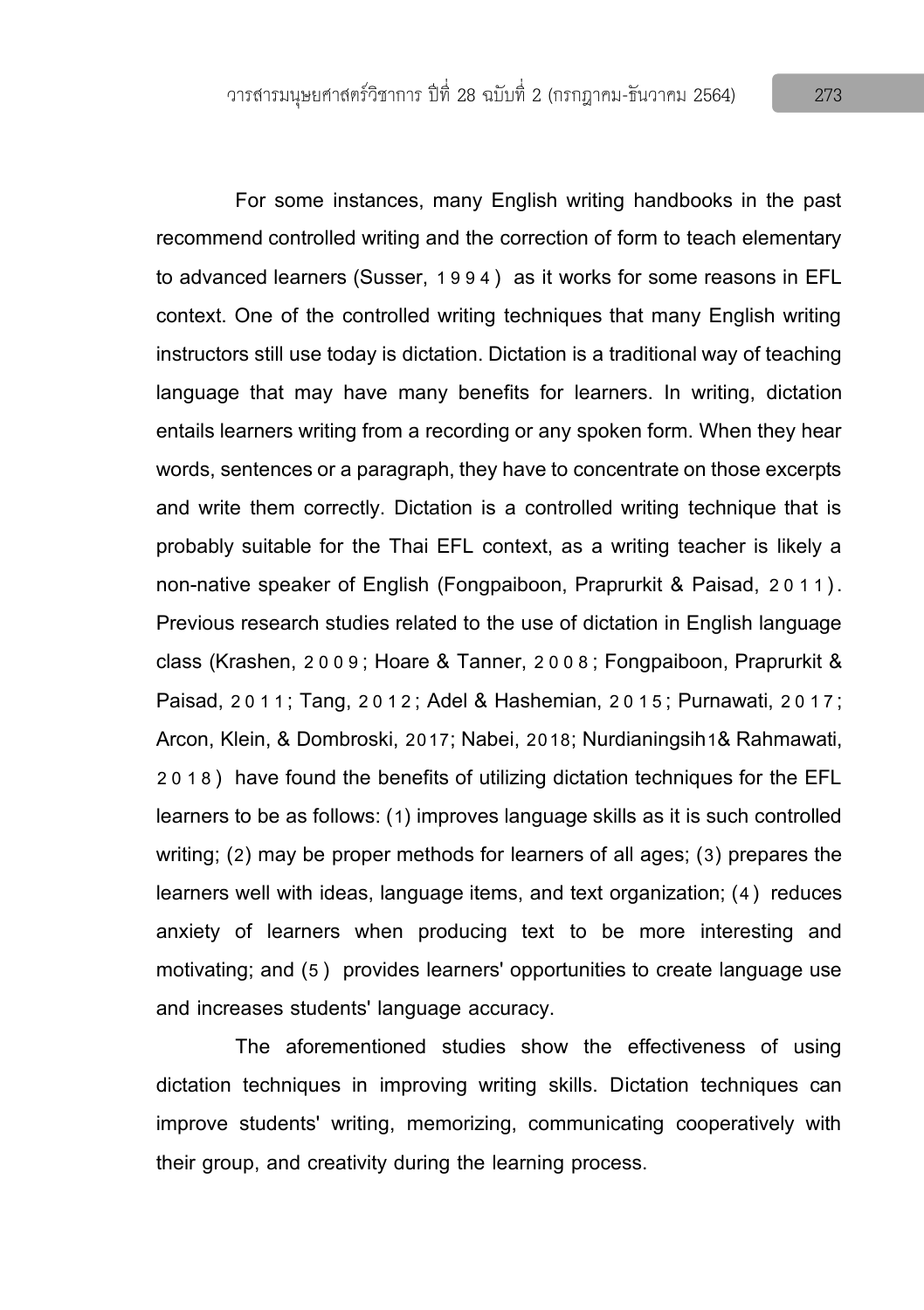Numbers of scholars have asserted the roles of English writing instructors as facilitators (Nunan, 2003; Gammill, 2006; Padgate, 2008; Adel & Hashemian, 2015, (Sermsook, Liamnimitr, & Pochakorn, 2017). The writing instructor should provide students meaningful writing contexts that are suitable for the students' proficiency level. Also, they should guide students in engaging in the thinking process, understand the strategies of writing texts, and select a suitable method to teach them so that the students will be interested in the writing class. In short, the instructors' role in teaching writing is crucial to direct students to gain success or failure. Before teaching writing, instructors should know the students' needs to plan the lessons effectively. Moreover, instructors need to understand the writing theories and principles, create appropriate lessons, and teaching materials to support students' writing.

With the benefits of process writing instruction and dictation techniques in teaching writing skills mentioned above, the researcher was motivated to bring them both to the writing class to improve the methods of teaching as well as to develop students' writing abilities. The researcher has taught the basic writing course at the university level for more than two years and found that one of the problems of students' writing was that students' English writing abilities were different. From observing students' writing in class, students seemed to have difficulties in composing the paragraphs. It was hard to get thoughts and ideas for paragraph development when asked to write an assignment. They had to exert much effort and try hard to finish their writing assignment in the time set up, and they had a negative attitude when being given a writing task.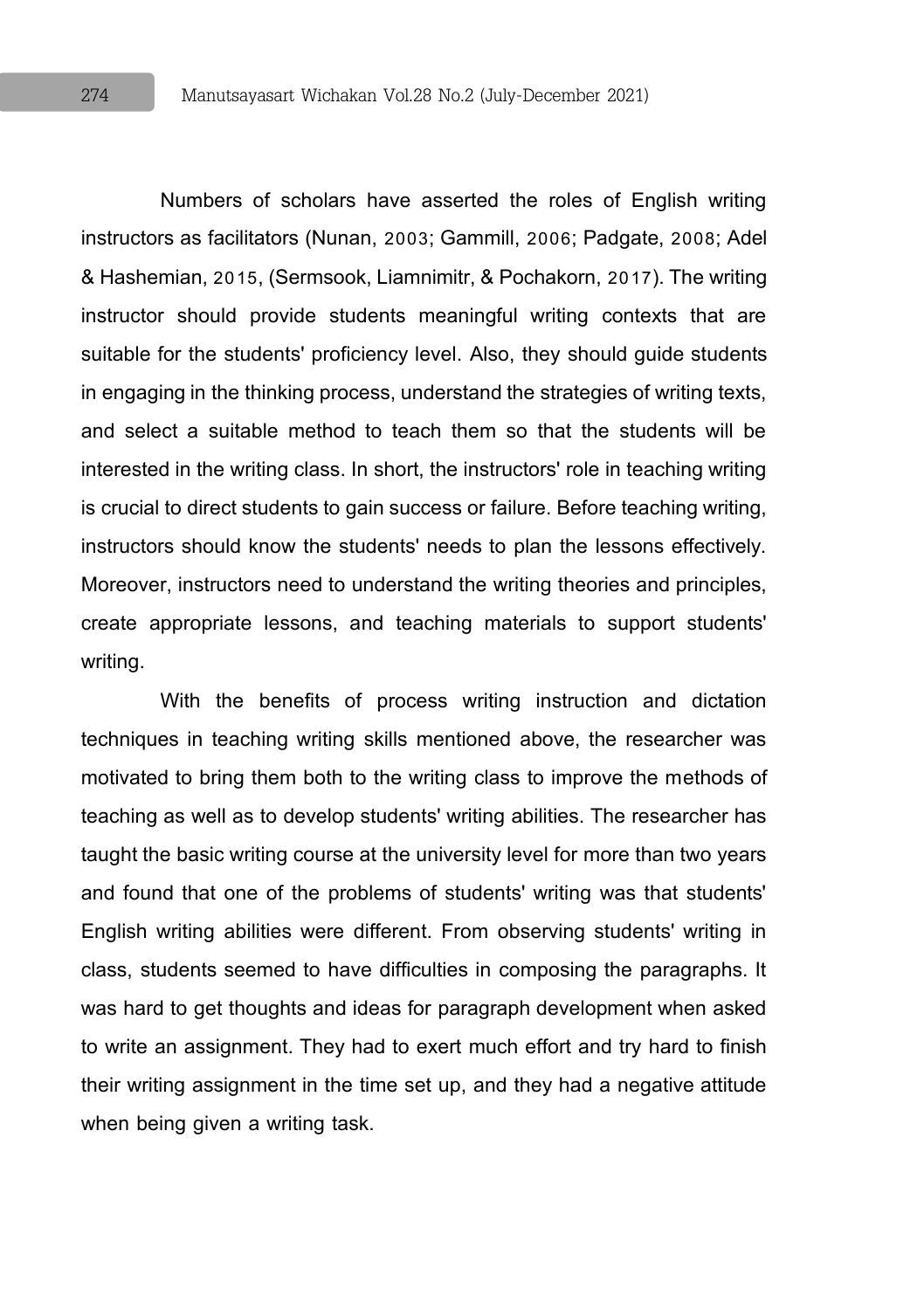Throughout the literature review, it was found that dictation techniques can be a useful tool to improve students' English writing abilities. More precisely, the researcher hypothesized that dictation could be integrated as a step of process writing instruction to give students a more accurate picture when composing a descriptive paragraph and to familiarize themselves with vocabulary, sentences, and the organization of a wellparagraph written. Few research studies have proven conclusive about the most effective techniques and few research studies have applied dictation in the writing process instruction for Thai learners. Therefore, the researcher proposed the development of the instructional materials utilizing dictation techniques in process writing instruction. The content materials which contained adequate language features for writing practices should bring students' writing ability, make students in the course confident, and foster a positive attitude towards English writing.

# **3. Research Objectives**

This study has a general goal of determining whether the integration of dictation techniques in a process writing approach can help improve students' English writing performance. The general goal holds within three specific objectives;

1) To develop and test the efficiency of the instructional materials utilizing dictation techniques in process writing instruction.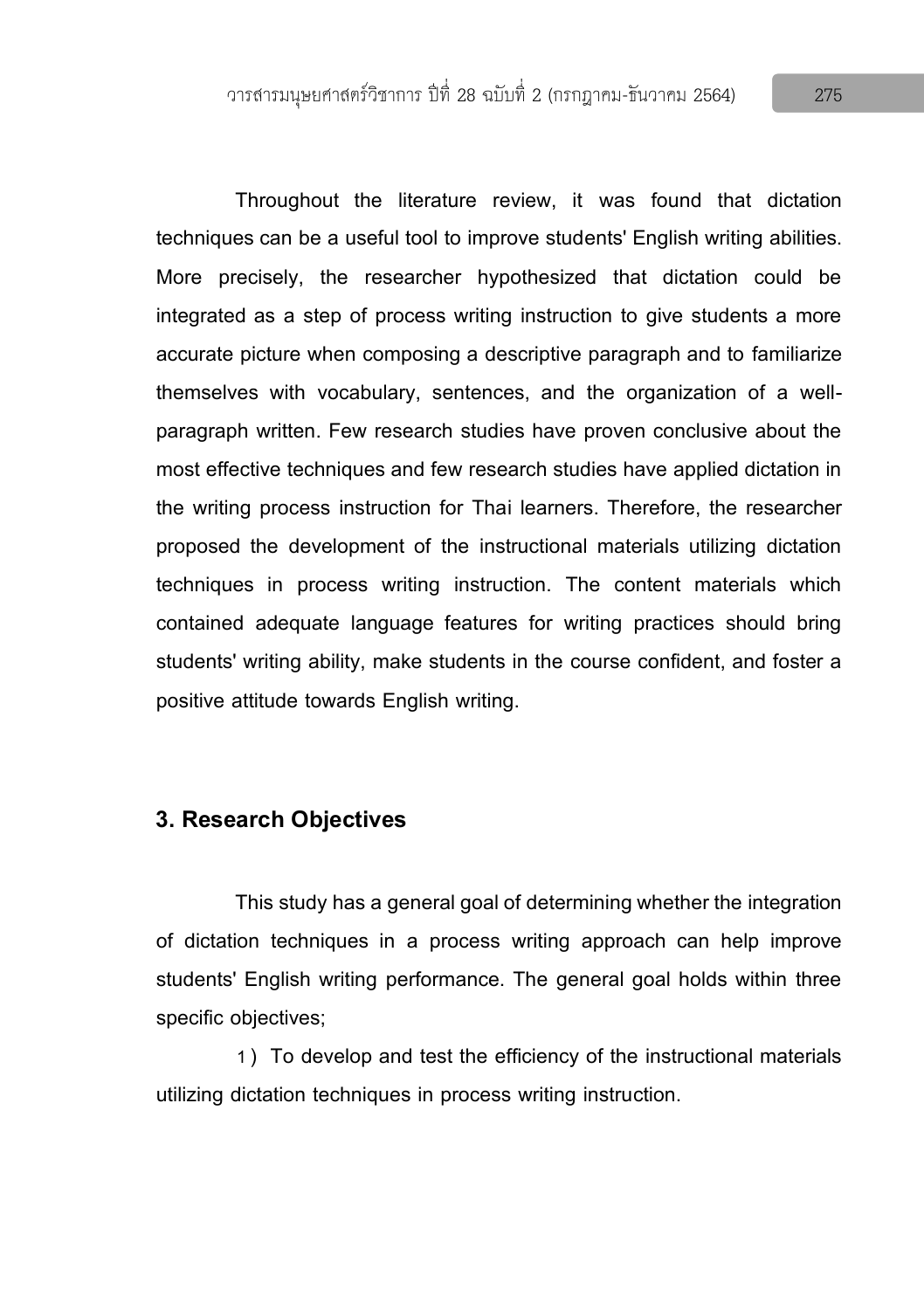2) To explore whether the utilization of the dictation techniques in process writing instruction improves students' English writing performance.

3) To investigate students' reactions towards learning with the instructional materials utilizing dictation techniques in process writing instruction.

### **4. Research Questions**

1) What is the effectiveness of the instructional materials utilizing dictation techniques in process writing instruction?

2) To what extent do the instructional materials utilizing dictation techniques in process writing instruction improve students' English writing performance?

3) What are the students' reactions towards learning with the instructional materials utilizing dictation techniques in process writing instruction?

#### **5. Research Hypotheses**

1 ) The instructional materials utilizing dictation techniques in process writing instruction will be effective.

2 ) English writing performance of students utilizing dictation techniques in process writing instruction will increase.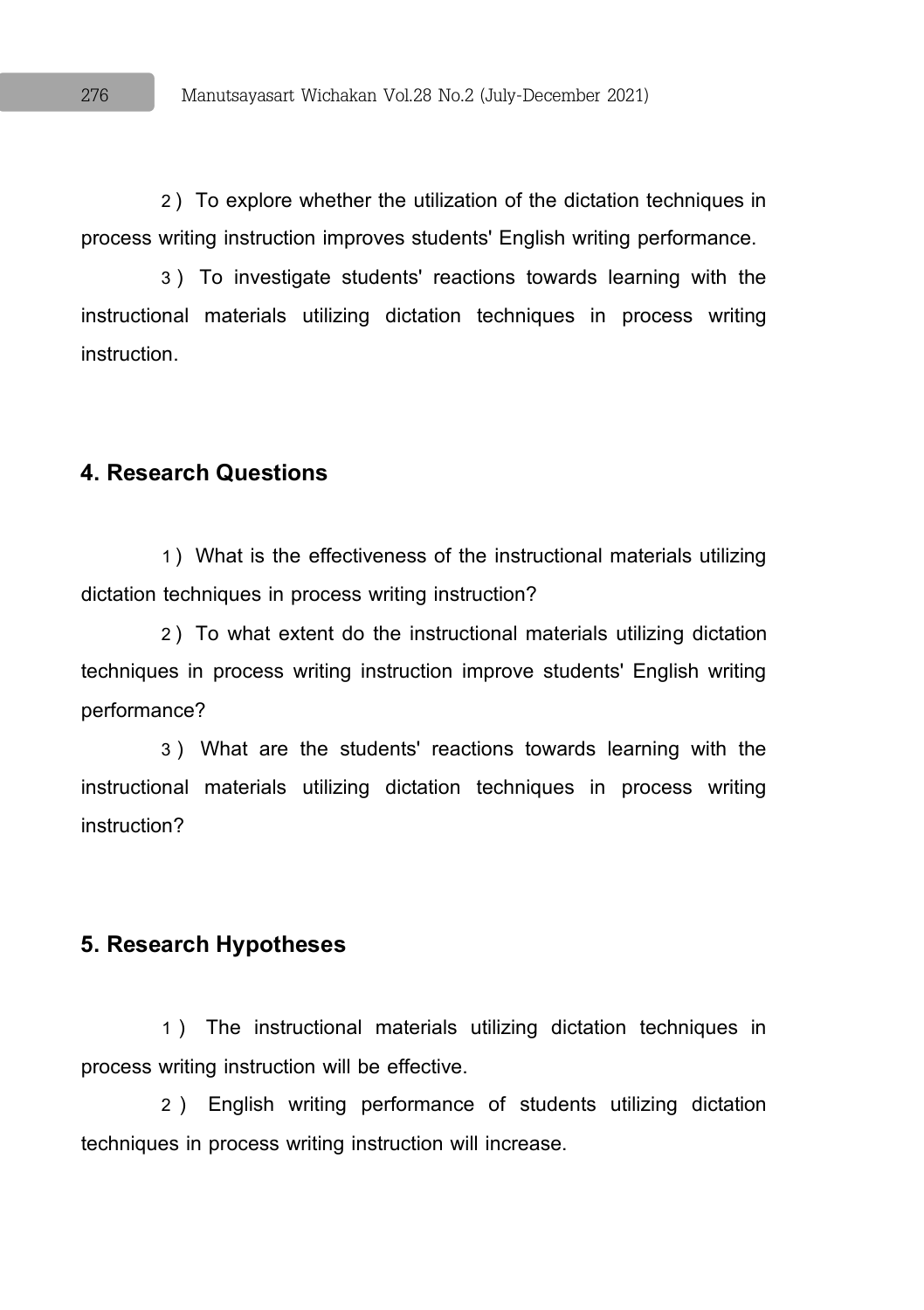3) The students will have positive reactions towards learning with the instructional materials utilizing dictation techniques in process writing instruction.

#### **6. Methods of the study**

This study employed pre-experimental research by using the onegroup pre-test-post-test design for educational purposes with a combination of quantitative and qualitative data. It should be noted that this research study did not make any comparison among groups. The study attempted to develop and test the instructional materials for the writing instruction utilizing dictation techniques in process writing instruction to improve students' paragraph writing performance. The instructional materials were administered with students in the writing course in the second semester of the 2019 academic year. The entire period of these instructional materials covered eight weeks, including the first week of orientation and a pre-test writing assignment, six weeks of instruction, and a one-week of post-test writing assignment. Students in the class were provided with instructional materials, received classroom teaching, and provided guidance in keeping students' learning logs during and after lessons. First, the pre-test writing assignments were designed to measure the students' writing performance before the teaching, and the post-test the possible knowledge and writing skills gain after the instruction. Next, the instructional materials for the students' writing class were developed based on the efficiency index of the 80/80 standards ( $E1/E2$ ) by Brahmawong (2013). The instructional materials were first piloted during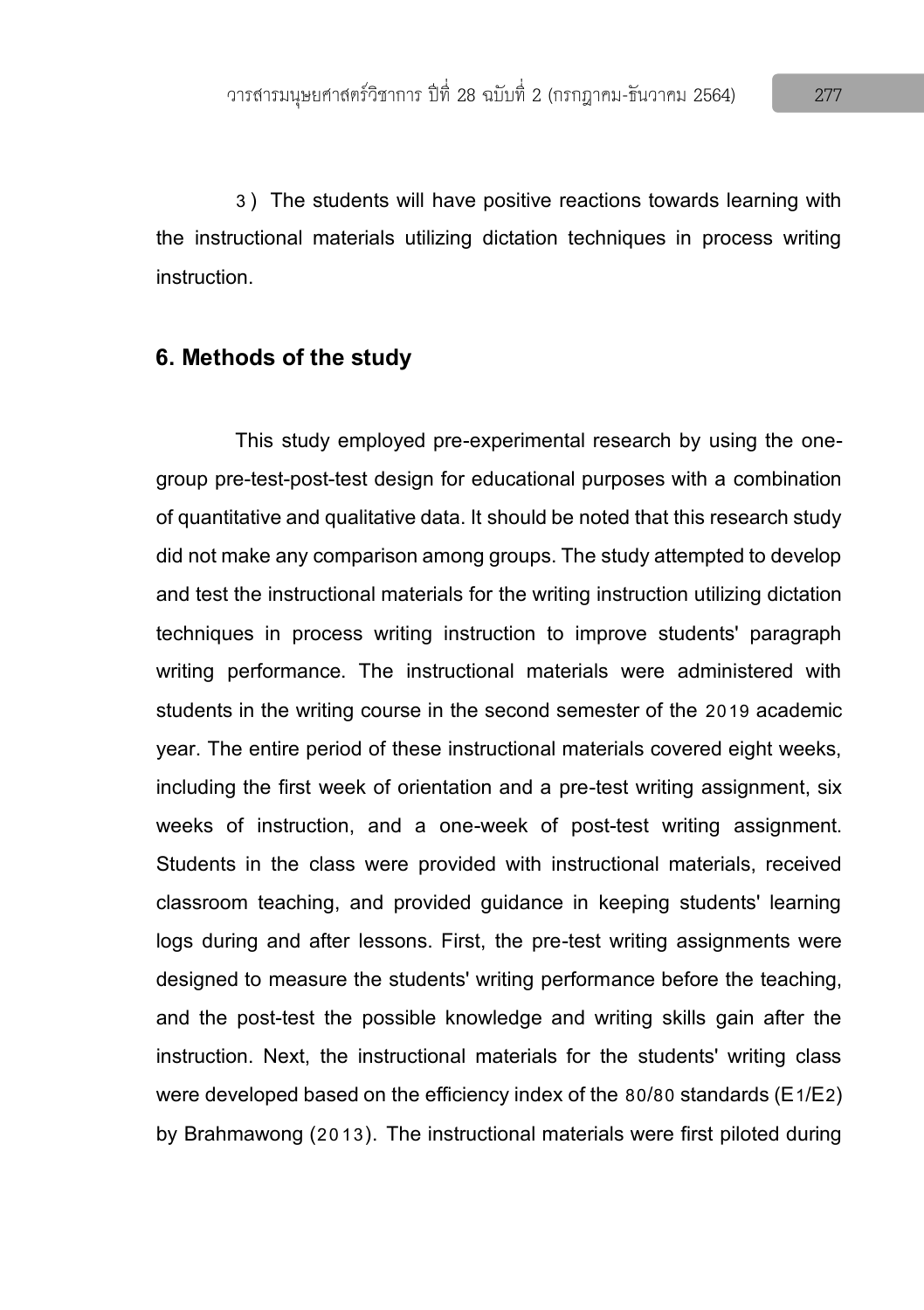the 2017-2018 academic year. Finally, the learning logs were used to reflect students' thoughts and give rise to questions that might relate to the writing exercises or learning activities from the classroom.

# **7. Population and Sample**

The population was 47 undergraduate students from different majors at Kasetsart University Kamphaeng Saen Campus. These students included engineering, agriculture, management, and marketing majors, who enrolled in the Fundamental English Writing course in the second semester of the 2019 academic year. The entire group of students in the class was the research target in this study for several reasons. All the students have had a similar background in English language learning since they passed the three pre-requisite Fundamental English I-III courses. Importantly, these students were the real learners of English writing for the semester; they came from the class with mixed English abilities and different content-areas of study.

# **8. Research Context**

Undergraduate students at Kasetsart University must obtain at least 1 2 credits or four courses in English language. Fundamental English I & II focuses on developing of the four language skills; listening, speaking,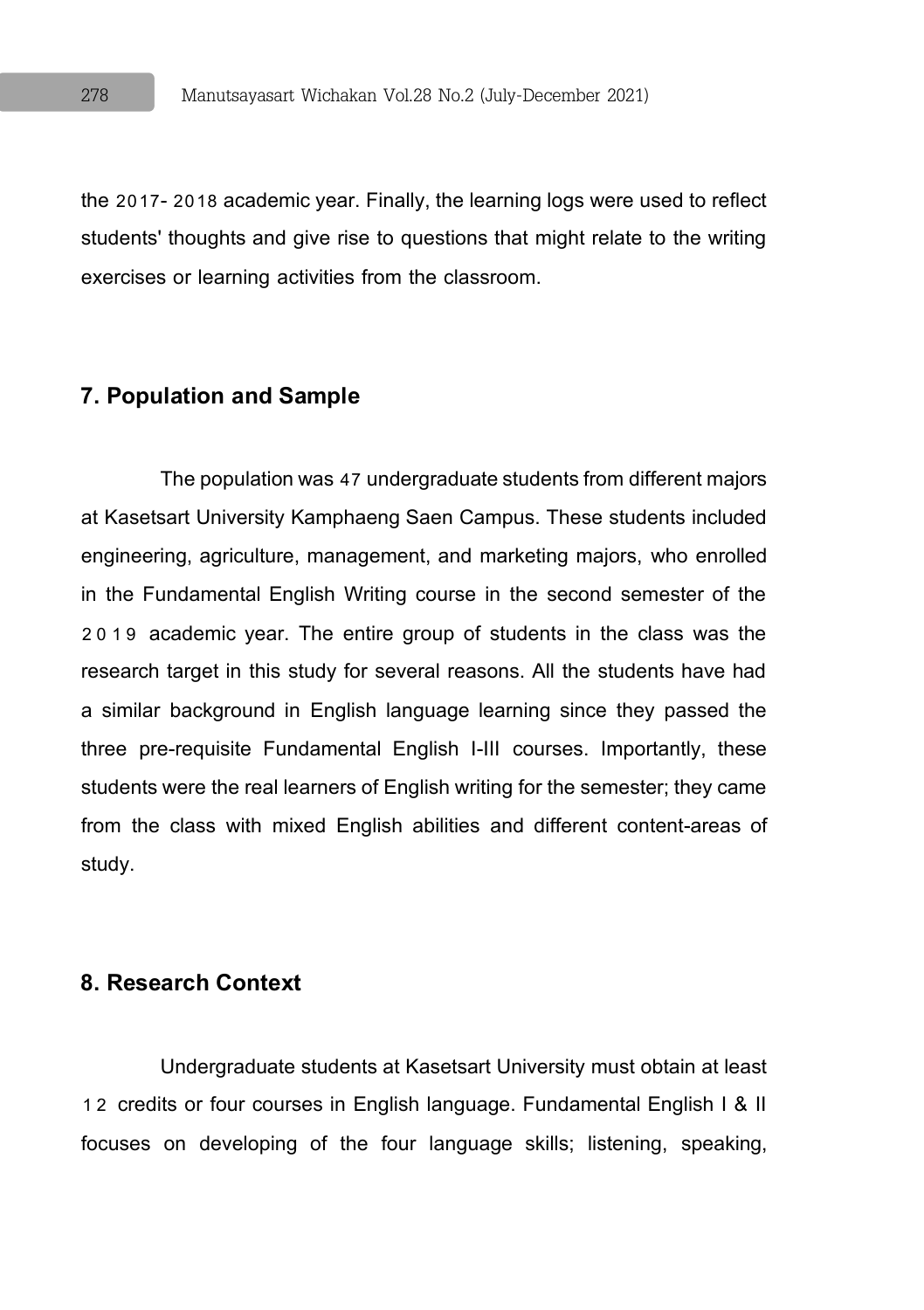reading, and writing. The emphasis is on communicative competence from a basic to a higher level. At the same time, Fundamental English III focuses on practicing of language skills in discussion and presentation in academic contexts. When students pass all three fundamental English courses, they must choose the fourth course in a category that is offered by the university. Fundamental English Writing is one of the writing courses offered to students every year. In this course, students develop their writing from models using appropriate language structures and vocabulary. This course is based on a commercial book. The course length is fifteen weeks totaling 4 5 hours of instruction two 90-minute sessions per week. Students who enroll in writing courses come from different majors, including engineering, agriculture, management, marketing, hotel, and tourism management. Those students are mostly in their third or fourth year of study, but some students are in the second year, fifth or sixth year of study.

### **9. Research Instruments**

#### **1) Design and Development of Instructional Materials**

In this study, the instructional materials utilizing dictation techniques in process writing instruction were developed by the researcher and tested for efficiency of index 80/80. The instructional materials for this study were in house materials. The dictation techniques integrated in writing instruction were new in the writing course. The design and development of the instructional materials package for this study included three units of writing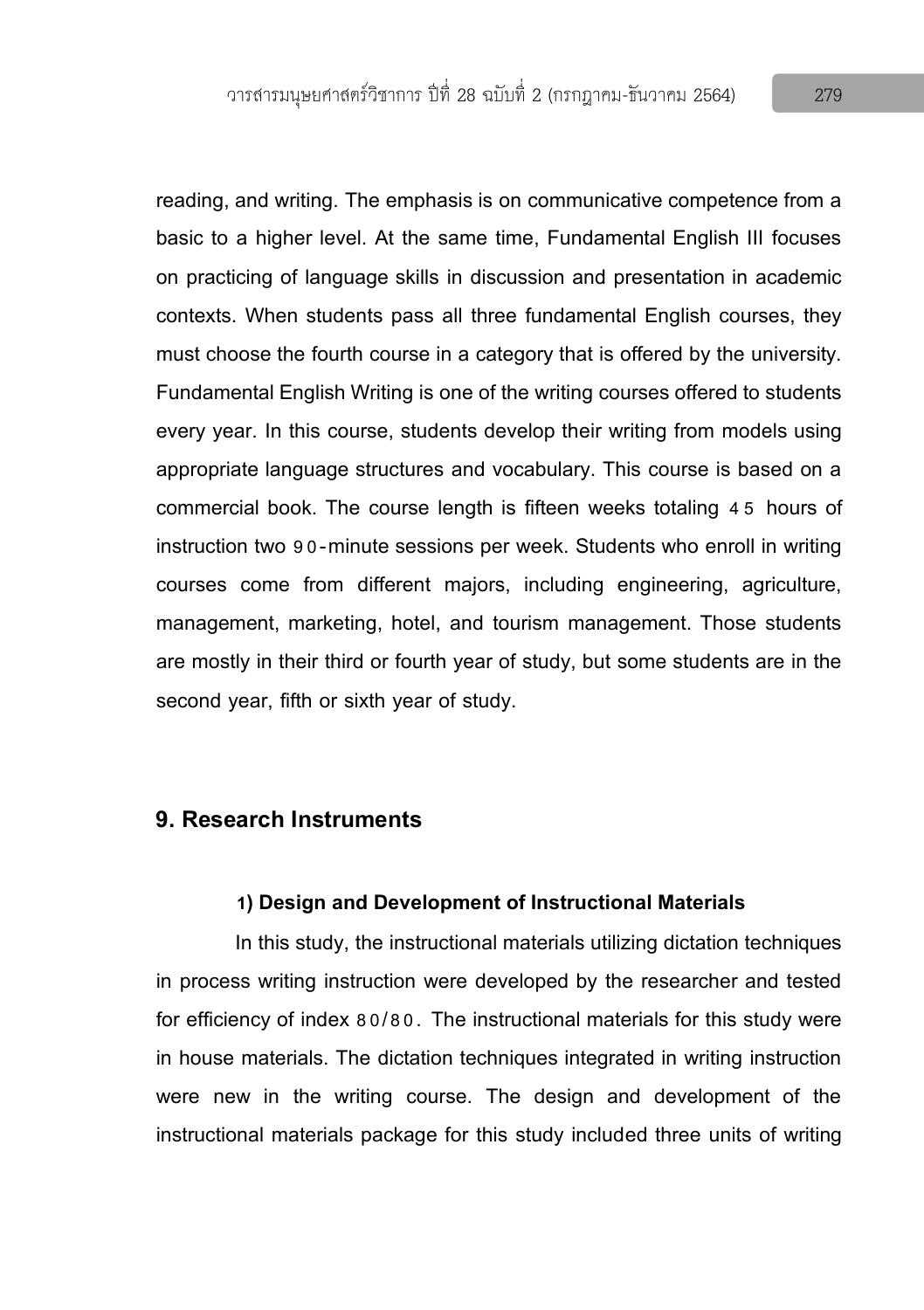instruction based on the practice session of writing a descriptive paragraph, the pre-test-post-test writing assignments, and the scoring rubric used in the English writing class for eight weeks and 24 hours of teaching. The package of course materials was validated by the three experts in the field of English language teaching. Revisions were made according to the experts' advice during the development process. An initial tryout process of one-on-one and a small group test of the instructional materials took place with students in the 2017 academic year; field testing was in the 2018 academic year and conducted the main study in the 2019 academic year. Descriptive statistics were used to determine the efficiency index for the process (E1) and the product (E2) of the instructional materials package. The pair-sample test was used to compare the students' scores before and after learning with the treatment.

Sucharitrak (2010) gives the guidelines in material design and development that have been followed in this research study. This development consisted of four steps: (1) identify the teaching goals and objectives; (2) define the content scope and language learning skills; (3) select and develop the content materials, and (4) specify the instructional design and activities. The details of lesson design and development were as follows.

Identify teaching goals and objectives. The instructional materials used were the in-house ones for Fundamental English writing course. The course description was to develop students' English writing from models using appropriate structure and vocabulary. In the study, the objectives were to develop students' ability to write a simple paragraph from a descriptive paragraph model utilizing dictation techniques in process writing approach.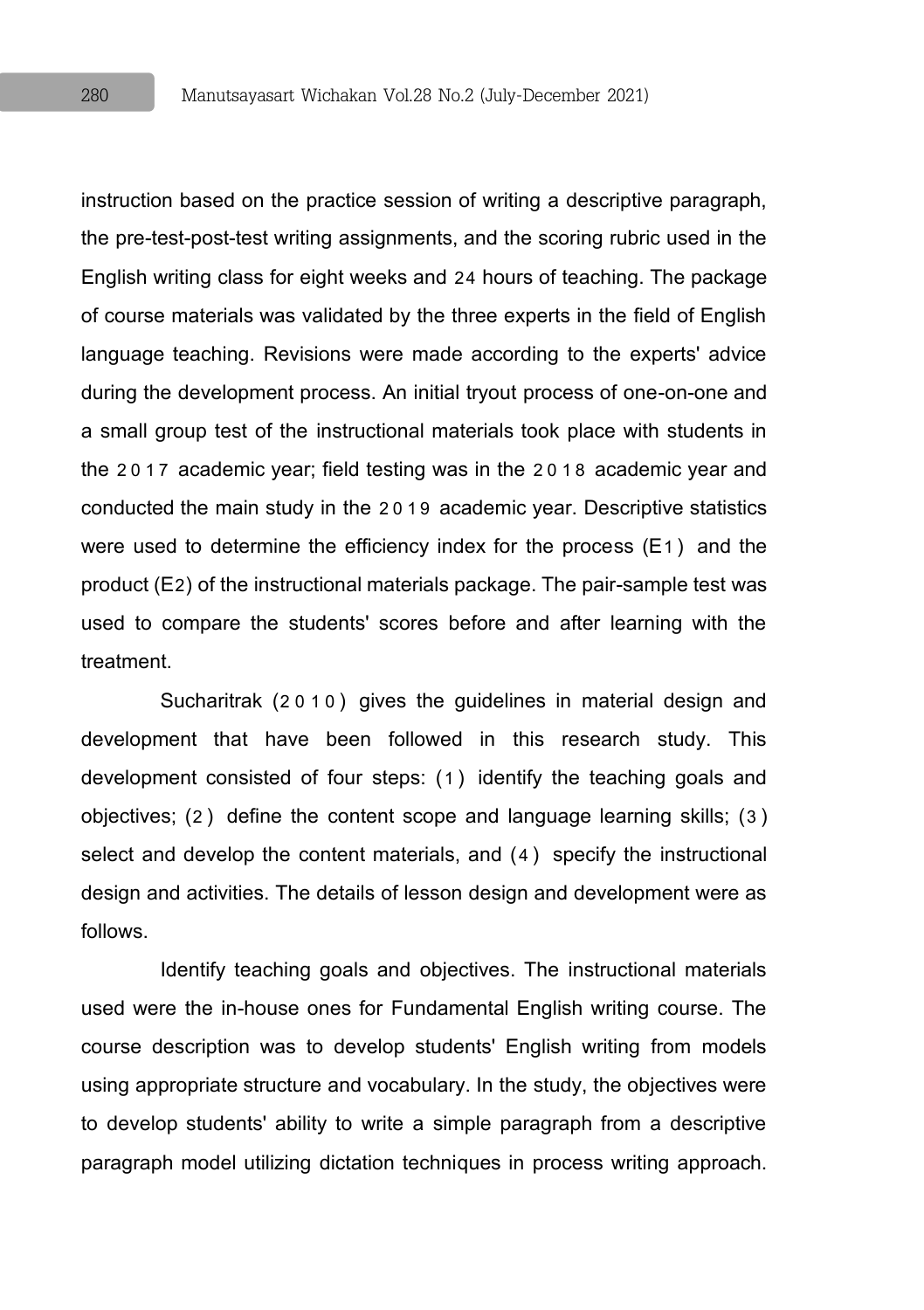The dictation techniques used contained the specific vocabulary and structure needed for composing a description. At the end of the instructional hours of teaching, students should be able to write a well-organized, descriptive paragraph of not fewer than 150 words to describe people, things, and places.

Define the content scope and language learning skills. The factors to be considered for the content learning and language aspects were teachers, students, and contextual variables (Richard, 2005). In this study, the content centered on a descriptive writing paragraph that gives readers details about a person, place, or thing so that they can visualize the topic. In this descriptive writing paragraph, students need enough language ability to develop and produce simple, functional texts. The language skills should include simple, compound and complex sentences, language form and structure, and descriptive words for organizing a good paragraph.

Select and develop content materials. Based on Kitao and Kitao (1997), in selecting materials for the utilization of dictation techniques in process writing instruction, the students' background knowledge and their levels of English language ability should be considered. According to Westwood (2004), the selected materials should be authentic and ease students' learning. The combined resources were employed based on the needs of students' writing and their English proficiency level. The researcher inspected well-written models of paragraphs from various textbooks, articles, magazines, internet websites, brochures, and other accessible content to develop the entire set of lessons. The paragraph writing model in the materials comprises a topic, statement of the main idea, and supporting details. The three units were as follows: unit 1: describing people, unit 2: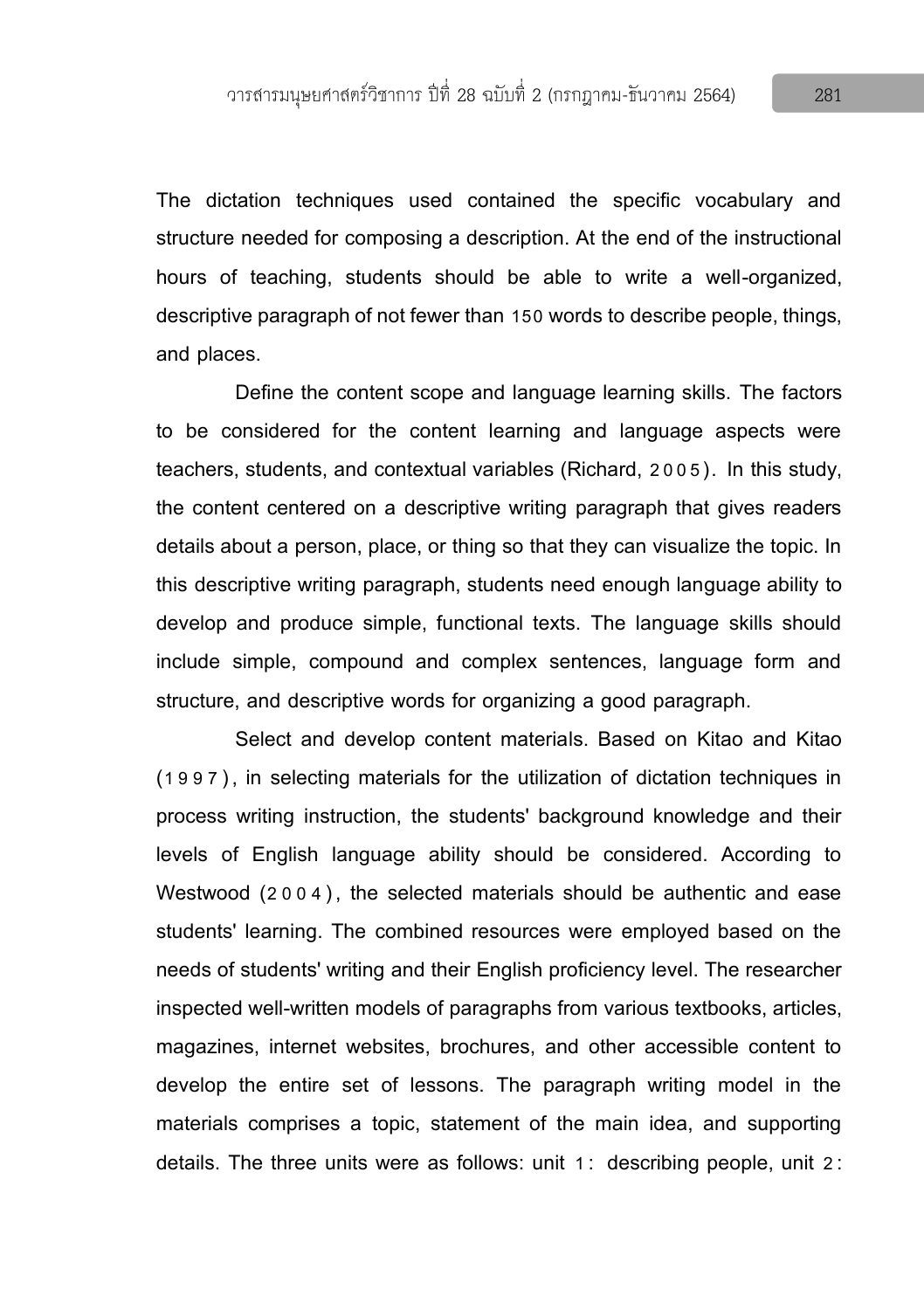describing things, and unit 3: describing places. These units would take six weeks of instructions, and 18 hours of class practice.

Specify the instructional design and activities. Through the three units of learning, the design of learning activities was aligned to the principle concept of the process-based approach to writing instruction of Hyland (2004) and the dictation techniques were integrated into the process model. The writing instruction comprised four learning steps: (1) pre-writing, (2) writing a rough draft, (3) focusing on language, and (4) practicing—the utilizing of dictation techniques was inserted into the first three steps of each unit to control writing. The four main learning steps of each unit contained learning activities and exercises that connected to each writing process, and the steps could be recursive, as shown in Figure 1.



*Figure 1.*The learning steps of the instructional materials in each unit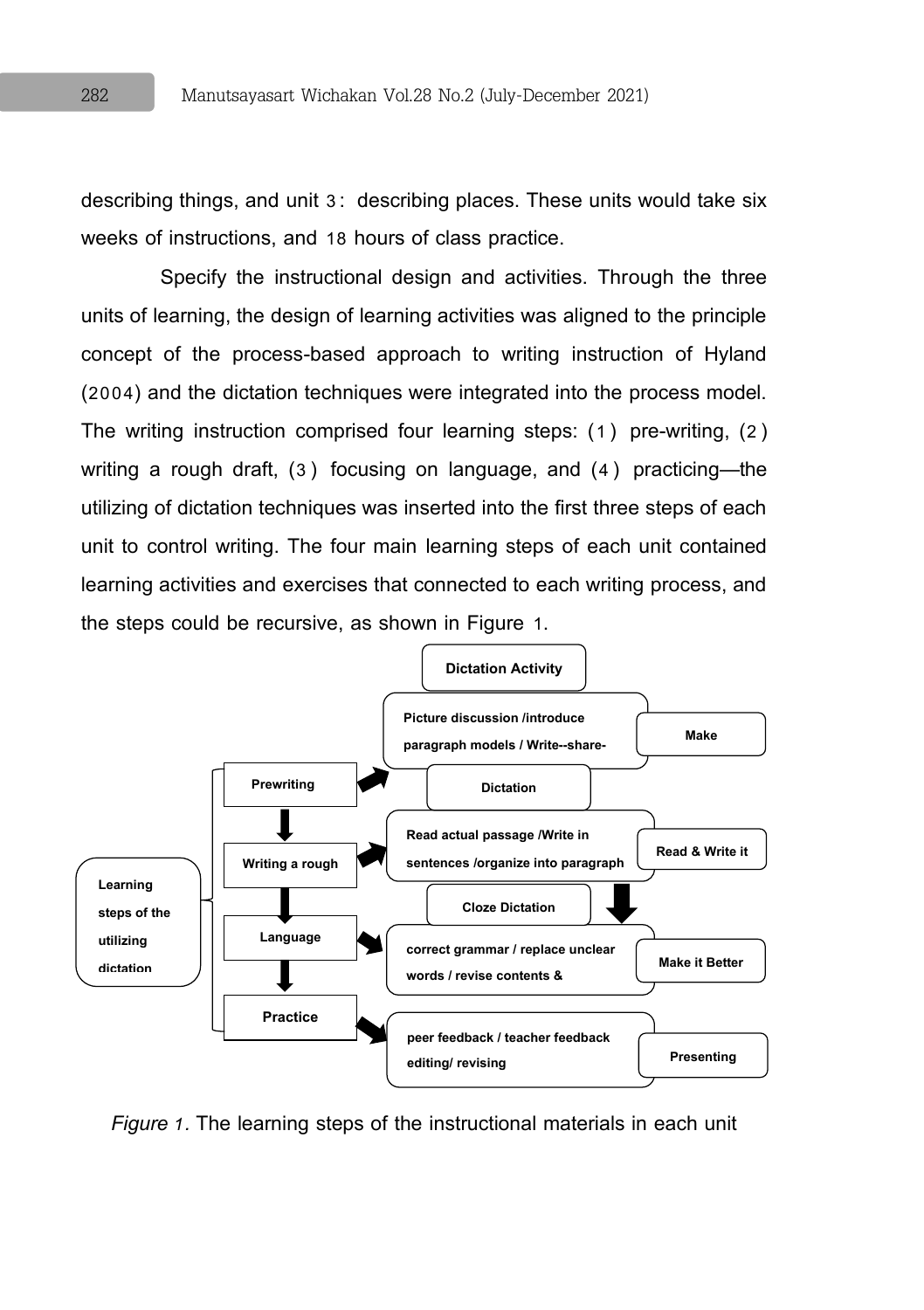**Pre-writing stage** Pre-writing is a vital step to give adequate language input to the finished piece of writing. First, the class would discuss the ideas of what to write about with questions from the picture. Then the instructor would introduce the descriptive paragraph model and leaddictation activities with 100-word paragraphs with the necessary vocabulary that had been presented to students at the beginning of the lessons. The teacher would familiarize students with the language forms by having them listen to a paragraph she dictated. Students would write down what they hear in sentences; after finishing writing, the teacher would ask them to compare their texts to those of friends, and then check with the original version to determine if their written transcription is correct. Later, the teacher would review vocabulary and structure from the paragraph model.

**Writing a rough draft** This stage involves the reading of writing exercises to ensure students have observed good organization and elements of a paragraph before writing. The features of descriptive text stories, and reorganizing a section of sentences are emphasized this step. Finally, students start to rewrite their paragraph from the model. In this step, the practice of the dicto-comp (dictation composition) technique is used to help students generate their understanding and encourage them to rewrite the story from the model.

**Language focus** For accuracy of language use, several language exercises related to error corrections were presented. To help students realize how to use language appropriately this stage, focuses on form and meaning. Students had to share their writing for a peer check in words, language structures, spelling, punctuation, and capitalization to make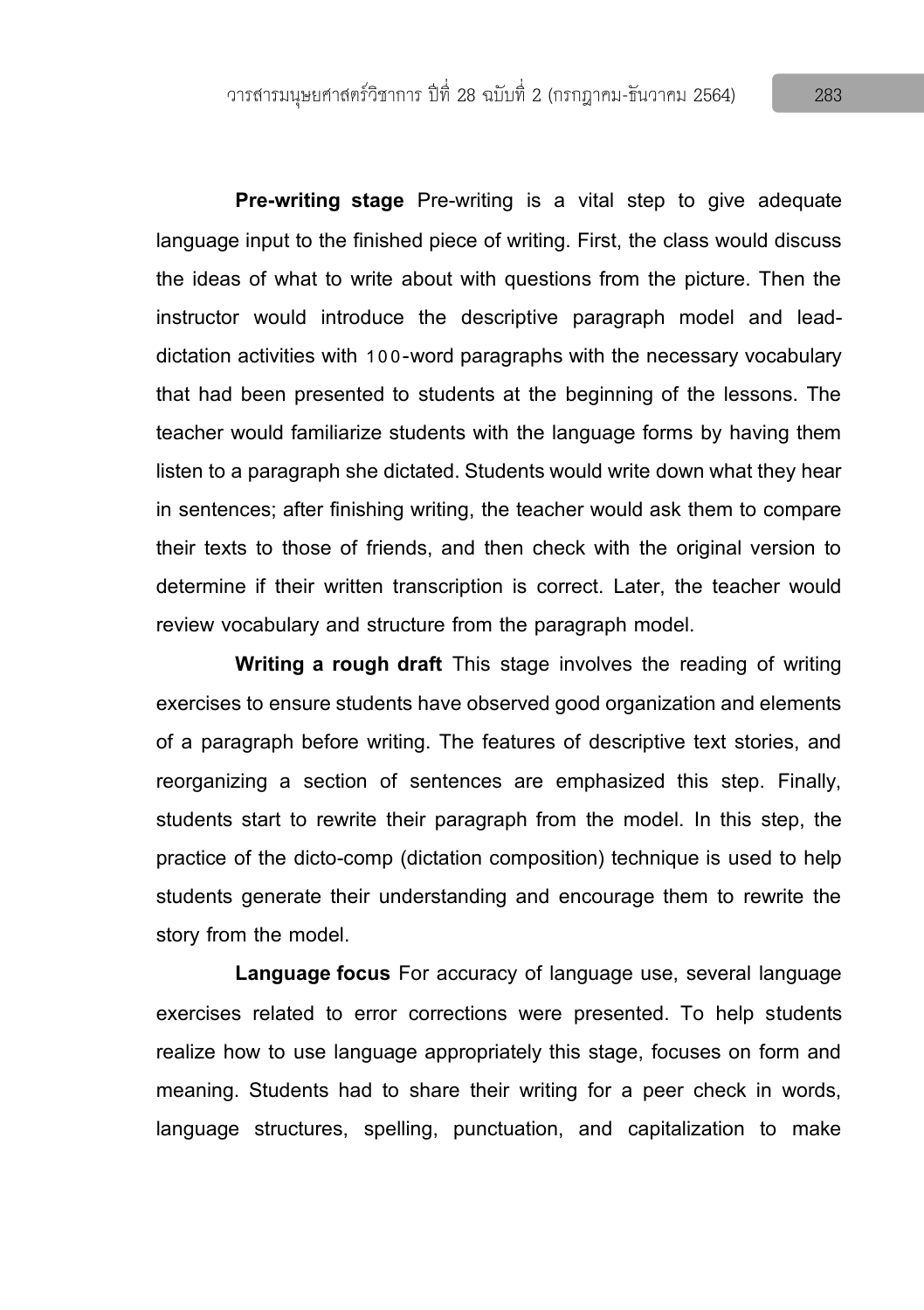paragraphs more correct. Also, cloze dictation activities are employed in this step.

**Practice stage** In the last step, students share their writing with other students to read and give class feedback. To do this, students go through the idea and organization of the paragraph, whether there is a topic sentence and supporting details tied to the topic. The teacher's role is to give feedback, and students make final corrections and then submit their written work.

**Dictation activities** The dictation in this study refers to the written modes of words, simple sentences, compound sentences, complex sentences, and paragraphs that teachers read two-three times while students are engaged in listening, transcribing, and writing the words on paper. The readings can be part or full sentences. Three types of dictations have been inserted into the learning activities of the current process writing instruction; standard dictation in the pre-writing step, dicto-comp while writing a rough draft; and cloze dictation in the language focus. After finishing each dictation technique, students checked the master sentences or a paragraph on the spelling, punctuation, grammar, and corrected them individually, in pairs, or in a group. Then they reread the master text and talked about the content of the paragraph, how it was organized, why its vocabulary was appropriate, and how the language had been used for descriptive writing.

### **2)The Pre-test and Post-test writing assignments**

The pre-test and post-test were employed before and after being taught the descriptive units utilizing dictation techniques in the writing process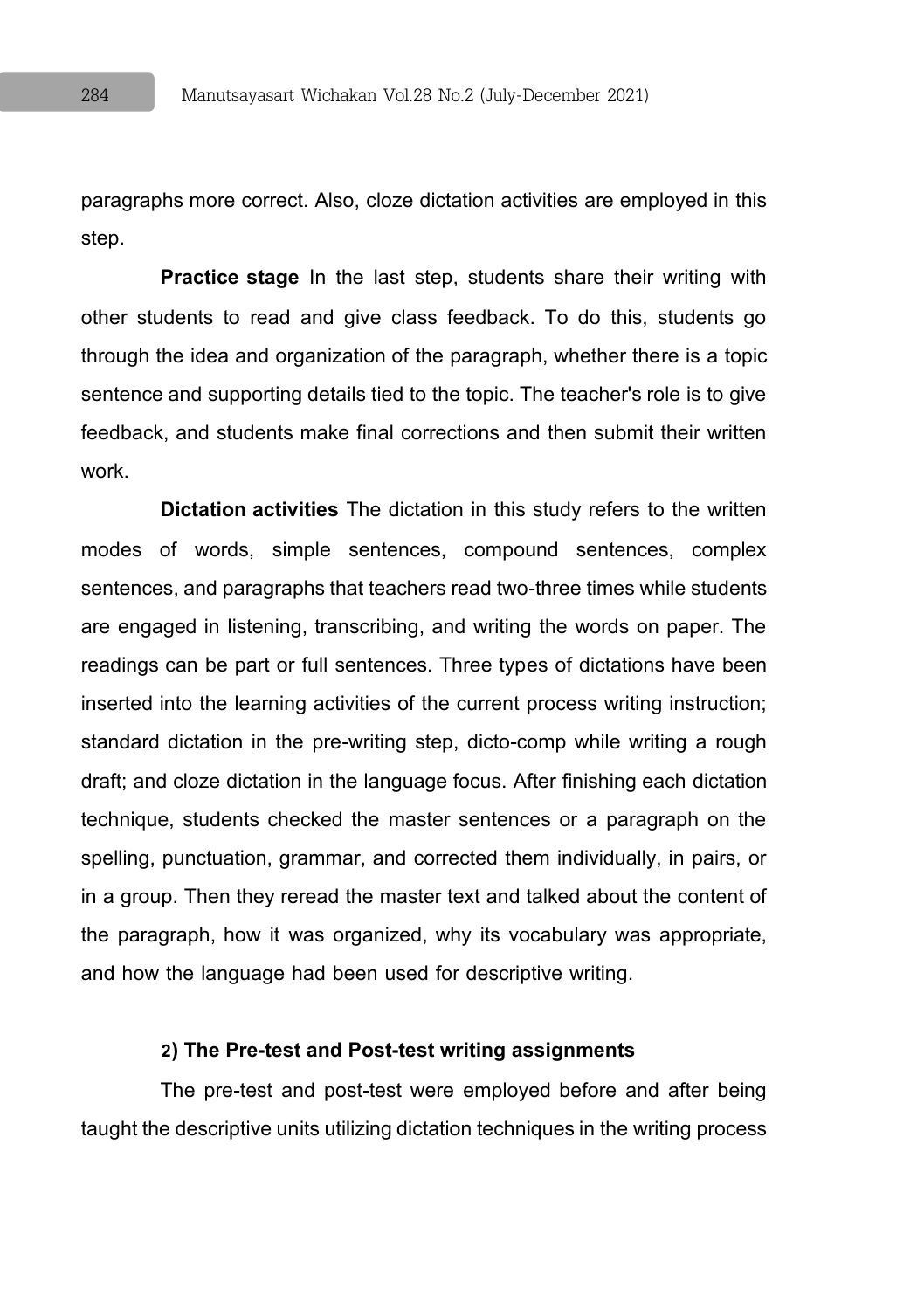approach. The tests were designed based on the course's objectives, focusing on the ability to write a good paragraph from a descriptive paragraph model. In these writing tests, the students were required to compose a paragraph of 150 words to describe people, places, or things from a picture provided within the 5 0-minutes. The students' writing tests (pre and post) were measured by three different raters of English language teaching to reduce the subjectivity of scoring. The raters were informed of the scoring rubrics and trained before evaluating the tests. The data from the three raters were compared and analyzed. Inter-rater reliability was established to examine the stability of the test scores. The paired samples test was used to calculate the difference between the pre-test and the post-test scores of students' English writing.

#### **3) Scoring the writing tests and scoring consistency**

When evaluating the piece of writing, several skills were involved in assessing students' writing performance; the accuracy of the language forms, vocabulary, grammar, punctuation, and spelling, as well as how the writers conveyed their message, incorporated ideas, and organized the paragraph. To assess writing skills, teachers need a rubric as guidance to keep track of and prevent subjectivity and inconsistency. In this study, three raters who were experienced teaching English writing examined the consistency and accuracy of the scoring, with researcher one of the three. Based on Ghanbari, Barati, and Moinzadeh (2012), when the instrument for evaluating L2 writing is considered, the rubrics by Jacobs et al. (1981) are the most appropriate for evaluating the written text as this scale is widely used and accepted among raters of L2 composition. The rubric is comprised of 100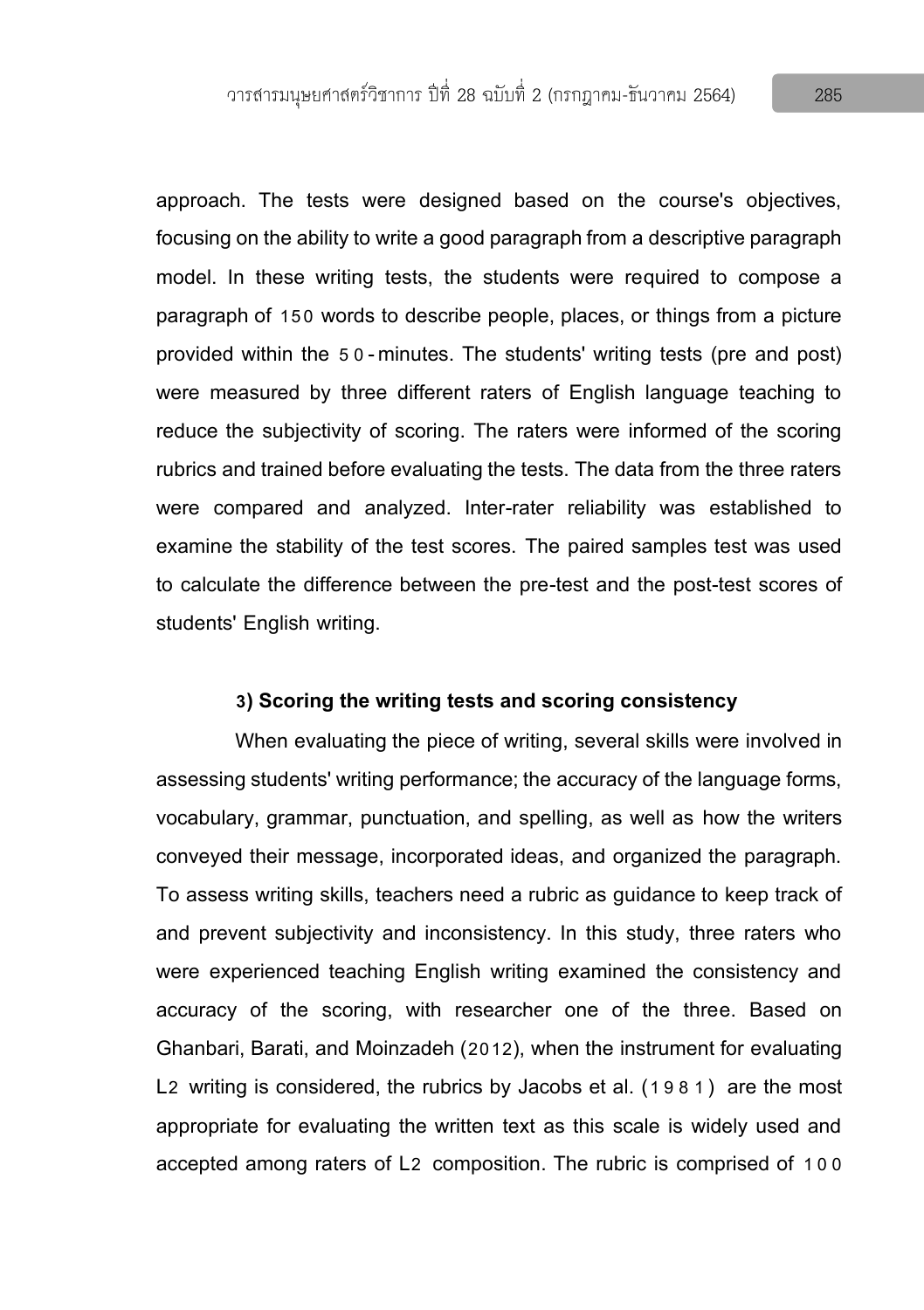points, with the five analytical areas of writing, including content, organization, vocabulary, language use, and mechanics. For evaluation, each student's writing test (pre-test & post-test) was scored by the three raters; each rater scored using the same 100 points scale. The criteria and levels were from very poor, poor to fair, average to good and very good to excellent. The result of the scores from each rater was combined to see the connections and to draw conclusions regarding the average level of students' writing performance as a whole and in each writing domain. Before implementing this rubric, the three raters established agreement and were trained to evaluate the writing assignments. In case, of scoring mismatch, the three raters consults and the scores were adjusted once they reached consensus. Pearson's Correlation Coefficient was used to measure the consistency of the pre-test and post-test scores of three raters.

#### **4) Students' Learning logs**

The students' learning logs were a reflective journal used to investigate the students' learning experience. Students were asked to reflect on their feelings towards learning with the instructional materials during and after the class. Three specific questions were asked: 1) what did you learn from this unit? 2) what part of writing lesson did you like most, and why? 3) what part of the writing lessons do you find the most difficult, and why? The students could write in either Thai or English to express their feelings clearly and accurately. The learning logs were taken from the students after each unit so that the researcher could read and gain personal perceptions of the instructional materials. The themes were categorized and discussed.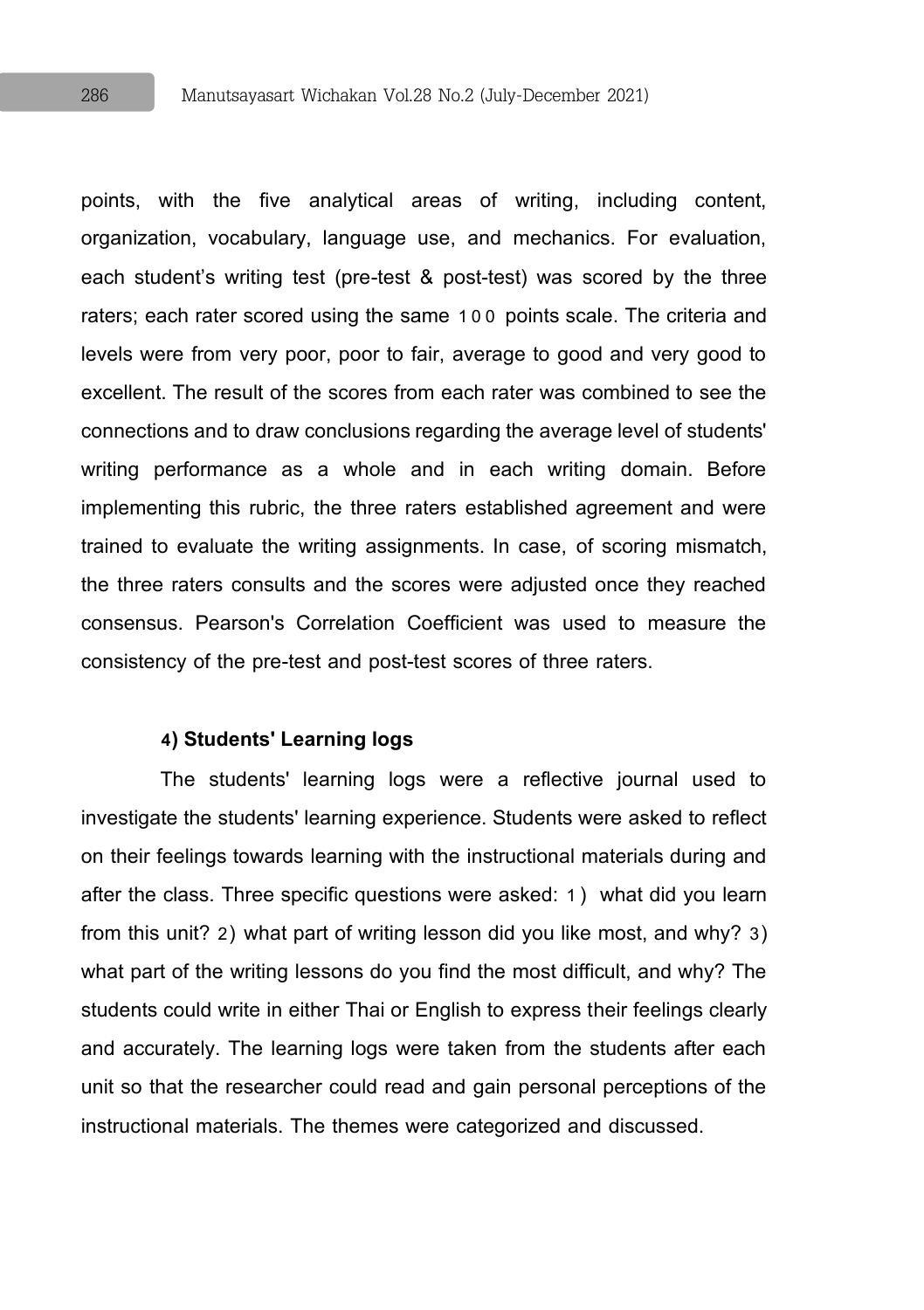### **10. Results of the study**

# **1) Research Question 1: What is the effectiveness of the instructional materials utilizing dictation techniques in process writing instruction?**

The effectiveness of adding dictation activities in process writing instruction was measured through the tryout process before implementing the sample in the main study. The tryout process consisted of one-on-one testing, group testing, and field study testing and based on the 80/80 (E1/E2 formula). E1 refers to the efficiency index for the learning process, which was calculated from the writing exercise scores. E2 represented the efficiency index for the learning products, which was derived from the end-of-unit assignment scores. The trails employed with the students at different levels of English learning proficiency: high, moderate, and low achievers to ensure the instructional materials could serve all individual students' English proficiency levels. In these trails, students were asked to take a writing pretest and then studied the instructional materials. After that, a writing post-test was administered, and the students were asked to give feedback about the lessons. In each step of the tryout process, instructional materials were adjusted, and the fallacies of materials identified and noted to improve the materials more suitable and sufficient. The scores of the pre-test, post-test, and writing exercises were combined and calculated. The three trials indicated the development of the instructional materials of dictation activities in process writing from the first to the last trail. As shown, the result of the final tryout process was over 80%, (one-on-one testing, E1=78.61, E2=77.67; small group testing,  $E1=81.32$ ;  $E2=80.92$ ; field study testing,  $E1=82.22$ .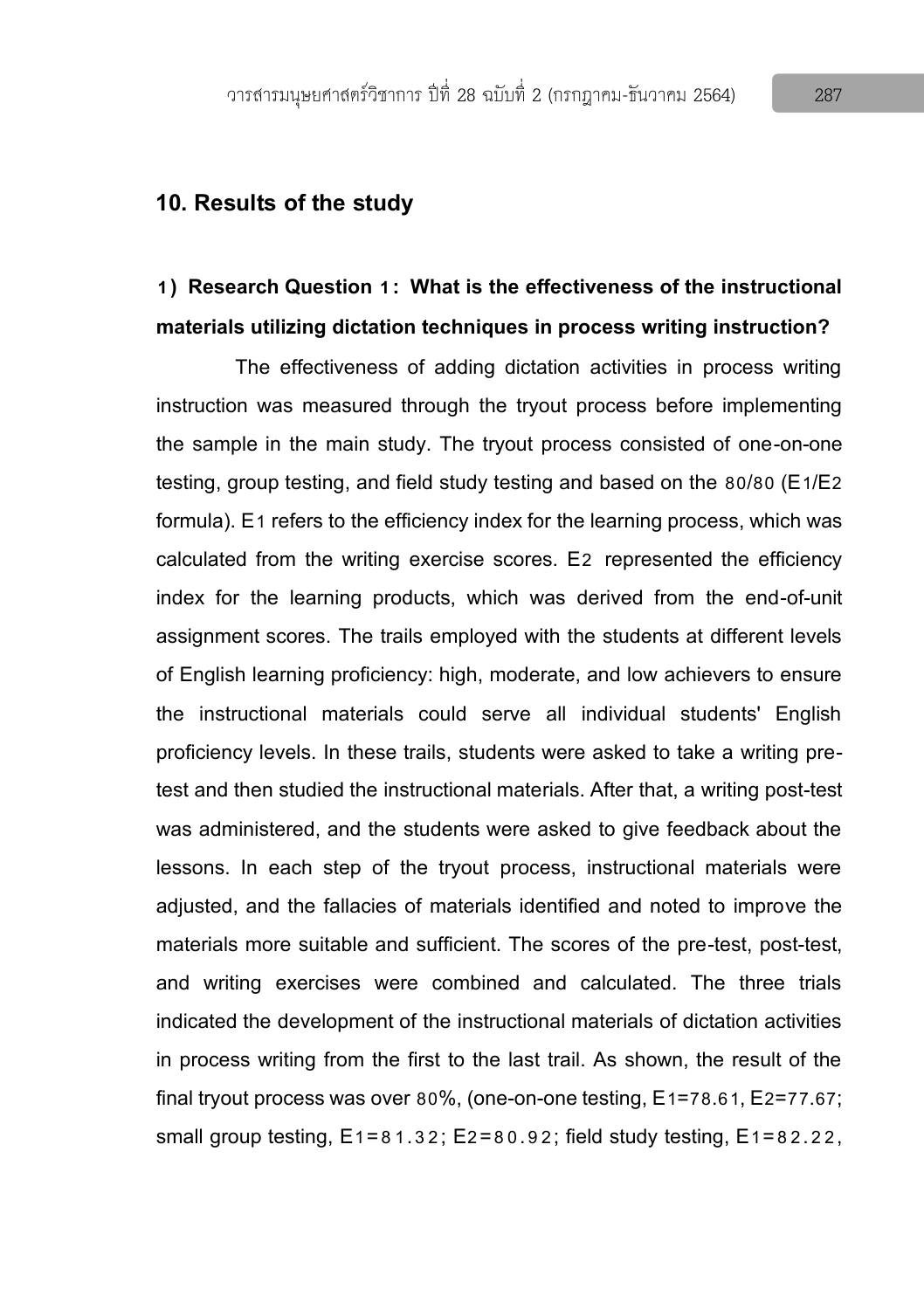E2=81.97) which met the efficiency index at 80/80. Therefore, the three steps of the development testing can ensure the effectiveness of the instructional materials. In other words, the instructional materials utilizing dictation techniques in process writing instruction were sufficient for the research study—the results of the tryout process are presented in Table 1.

#### Table 1

| <b>Tryout steps</b>        | Ε1               | E <sub>2</sub>   | <b>Participant</b> | <b>Hours</b> |
|----------------------------|------------------|------------------|--------------------|--------------|
|                            | (process scores) | (product scores) | s                  |              |
| One-on-one Testing         | 78.61            | 77.67            |                    |              |
| <b>Small-Group Testing</b> | 81.32            | 80.92            | 12                 | 12           |
| <b>Field Study Testing</b> | 82.22            | 81.97            | 30                 | 16           |

*The Results of the Three Steps of the Tryout Process*

In the research study, the utilization of dictation techniques in process writing instruction was administrated with 47 undergraduate students in real classroom conditions for Fundamental English writing. The students' scores showed a similar pattern to the students' writing performance in the field of study testing. The efficiency index for the learning process  $(E1)$  was 83.17, and the product (E2) was 81.20, which met the proposed 80/80 standards. Therefore, the learning process scores were somewhat higher than the learning product scores. It meant that the students could perform better in the learning exercises rather than in the end-of-lesson tests. The results showed that the instructional materials for utilizing dictation activities in process writing were effective for implementation.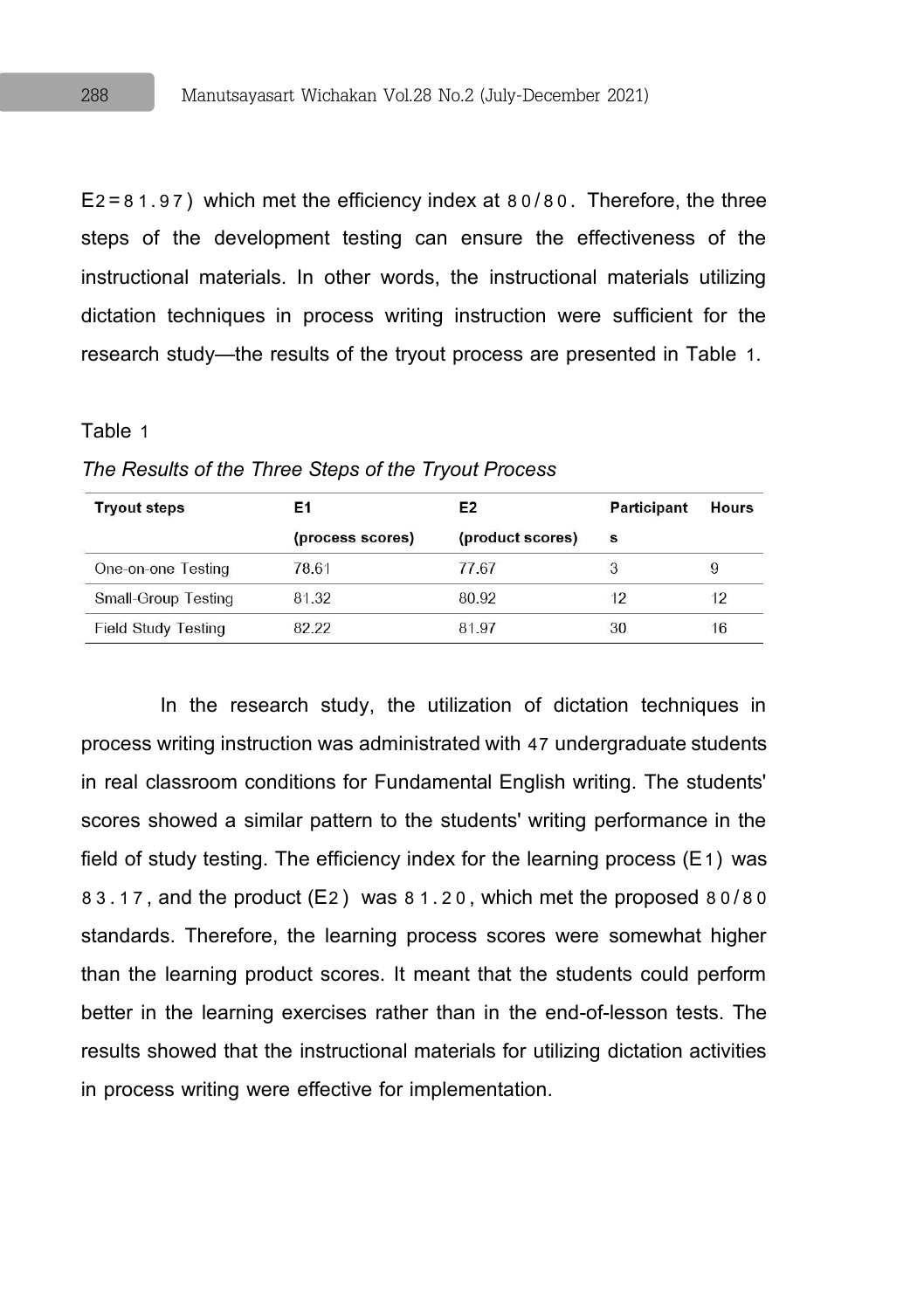# **2) Research Question 2: To what extent do the instructional materials utilizing dictation techniques in process writing instruction improve students' English writing performance?**

2.1) Regarding the results of the pre-test and post-test writing assignments, Pearson's Product Moment Correlation Coefficient (r >.75) was used to estimate the scoring consistency among the three raters. The relationship between the pre-test and post-test scores given by three raters is reported in Table 2.

#### Table 2

*Relationship of Scores Awarded by Three raters in the Pre-test and Post-test writing*

|               | Pre-test |          |          |               | Post-test |          |          |
|---------------|----------|----------|----------|---------------|-----------|----------|----------|
| <b>Raters</b> | Rater 1  | Rater 2  | Rater 3  | <b>Raters</b> | Rater 1   | Rater 2  | Rater 3  |
| Rater 1       | C.       | $0.976*$ | $0.968*$ | Rater 1       | ÷         | $0.972*$ | $0.973*$ |
| Rater 2       |          | CO.      | $0.974*$ | Rater 2       |           | 27       | $0.984*$ |
| Rater 3       |          |          | ÷        | Rater 3       |           |          | ×        |

 $*$  p < .01 (2-tailed)

The table showed the direction of the linear relationship of scoring among the three raters. The correlation coefficients (r) for the pre-test ranged from .9 6- .9 7, while the post-test was from .9 7- .9 8. This direction demonstrated a strong correlation to the three raters' scores at an acceptable level of inter-rater reliability. As a result, the raters' scoring was reliable and consistent and can be used to interpret the students' writing abilities in the writing tests.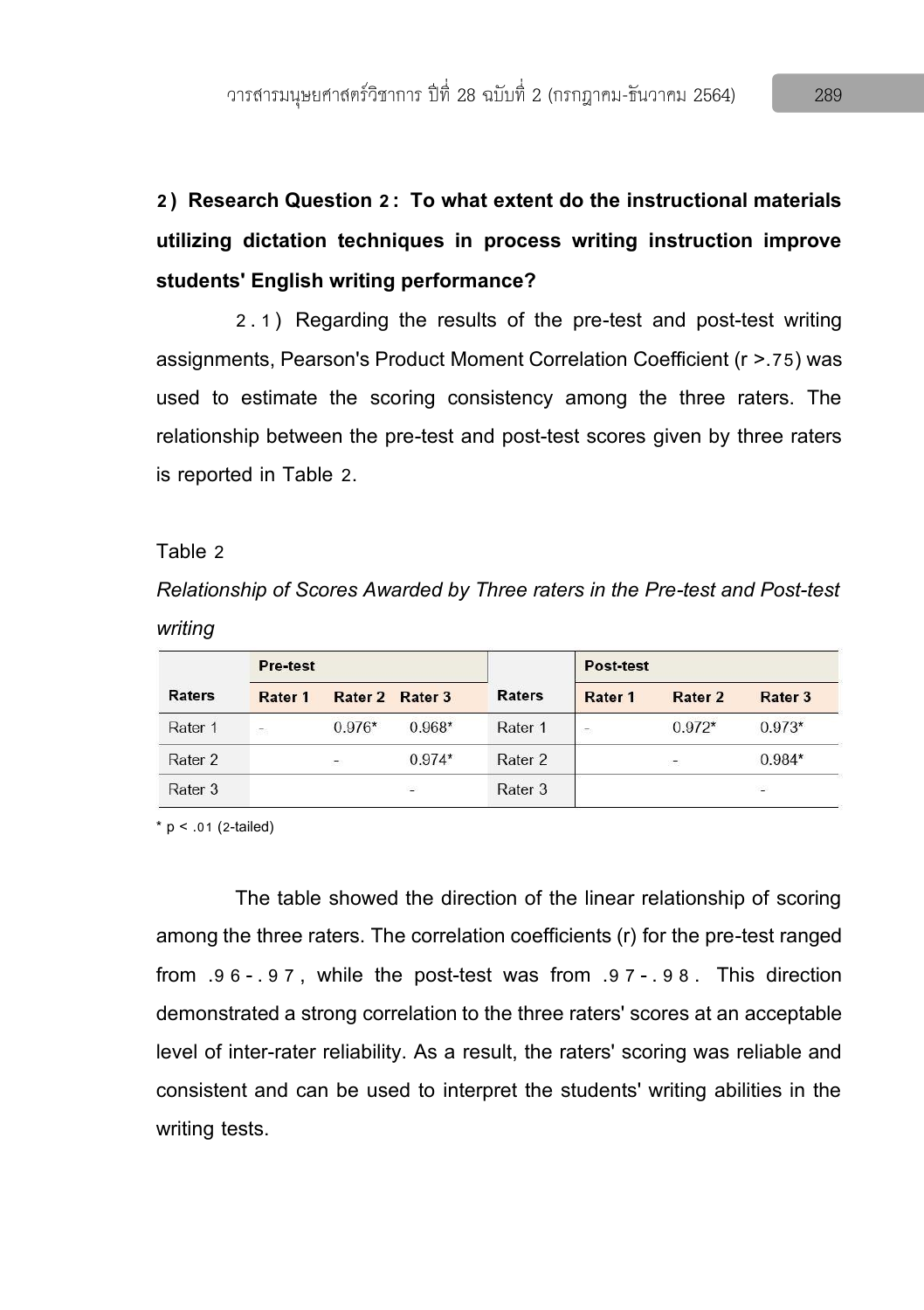2.2) The results of the pre-test and post-test were employed to examine the students' writing performance before and after implementing the dictation techniques in process writing. The pre-test  $({\overline{\mathbf{X}}}=39.51)$  and the posttest of writing  $(\bar{x} = 71.79)$  were compared to calculate the difference. The findings revealed that the mean score of the post-test writing assignments was higher than the pre-test. Table 3 contains the descriptive statistics of pre-test and post-test scores of students' writing.

#### Table 3

*Pre-test and Post-test Scores of the students' writing performance*

| Tests                         | <b>Total score</b> |       | S.D. |
|-------------------------------|--------------------|-------|------|
| Pre-test writing assignments  | 100                | 39.51 | 5.94 |
| Post-test writing assignments | 100                | 71.79 | 5.46 |

N=47

The pre-test and post-test writing scores were calculated for statistical differences to examine the students' English language writing performance. As shown, the scores increased significance value. The descriptive statistics are illustrated in Table 4.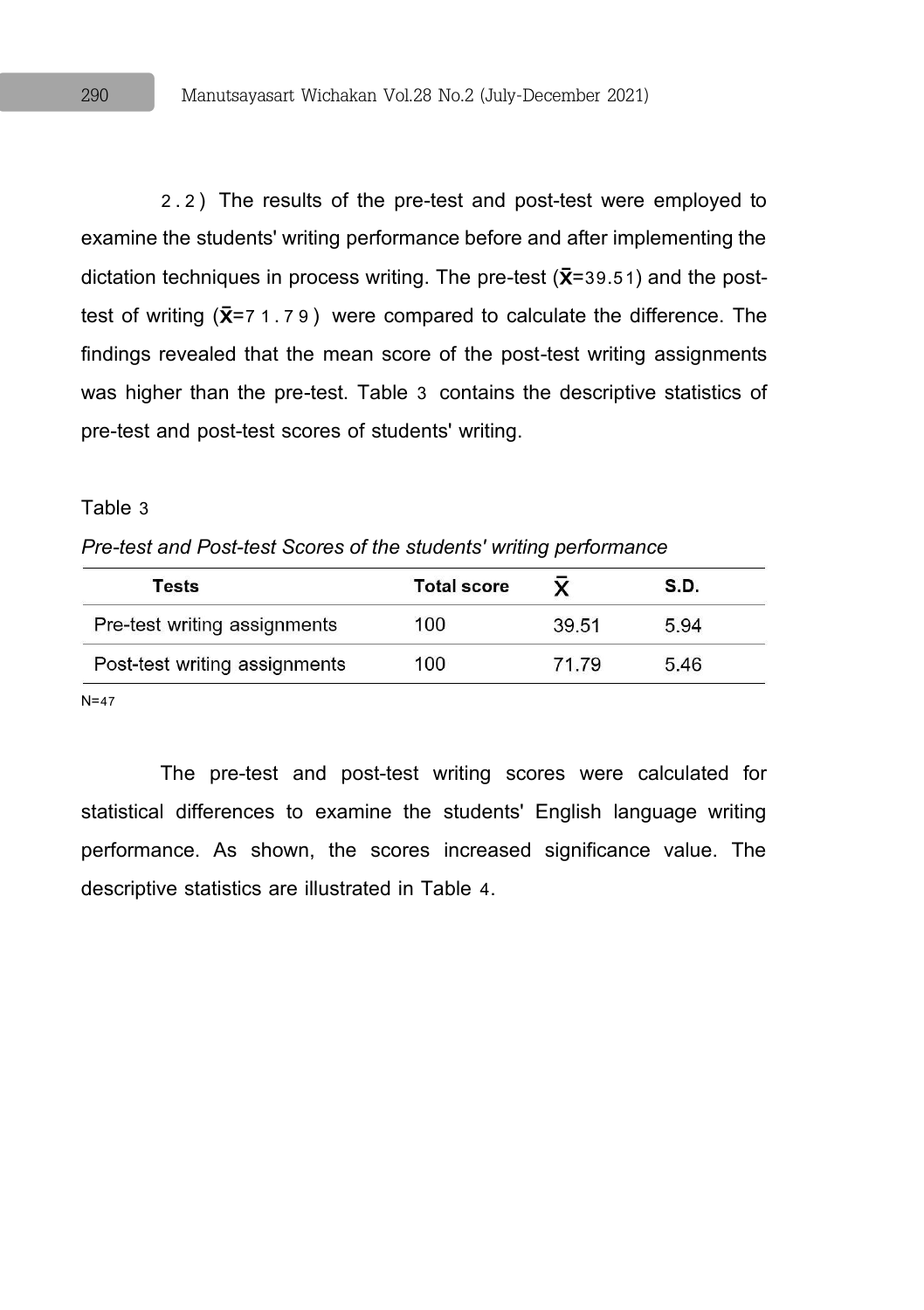#### Table 4

# *Comparison of Pre-test Scores and Post-test Scores of the writing assignments*

|           | <b>Paired Differences</b> |           |         |                   |            |       |    |              |
|-----------|---------------------------|-----------|---------|-------------------|------------|-------|----|--------------|
|           |                           |           | Std.    | 95%               | Confidence |       |    | Sig.         |
|           |                           | Std.      | Error   | Interval          |            | t     | df | $(1-tailed)$ |
|           | Mean                      | Deviation | Mean    | of the difference |            |       |    |              |
|           |                           |           |         | Lower             | Upper      |       |    |              |
| Pre-test  | 32.27                     | 8.03      | 1.17219 | 29.91             | 34.63      | 27.53 | 46 | .000         |
| Post-test |                           |           |         |                   |            |       |    |              |
| .         |                           |           |         |                   |            |       |    |              |

 $*p<.05$ 

Table 4 report the differences between the paired samples test, Confidence Interval of the Difference of the 95%, the t value, the df, and the one-tailed p-value. It has found that the value of the t-test is 27.53. For the p-value shows a significance of .000. These statistics indicate that the students improved significantly in writing a descriptive paragraph after learning with the instructional materials utilizing dictation techniques in process writing instruction.

To examine the details of the students' language writing performance on a descriptive paragraph, the students' mean scores after learning with the instructional materials were analyzed to see the overall results of students' writing scores in each domain. The mean scores  $(\bar{x})$  of each area from the test are introduced in Table 5.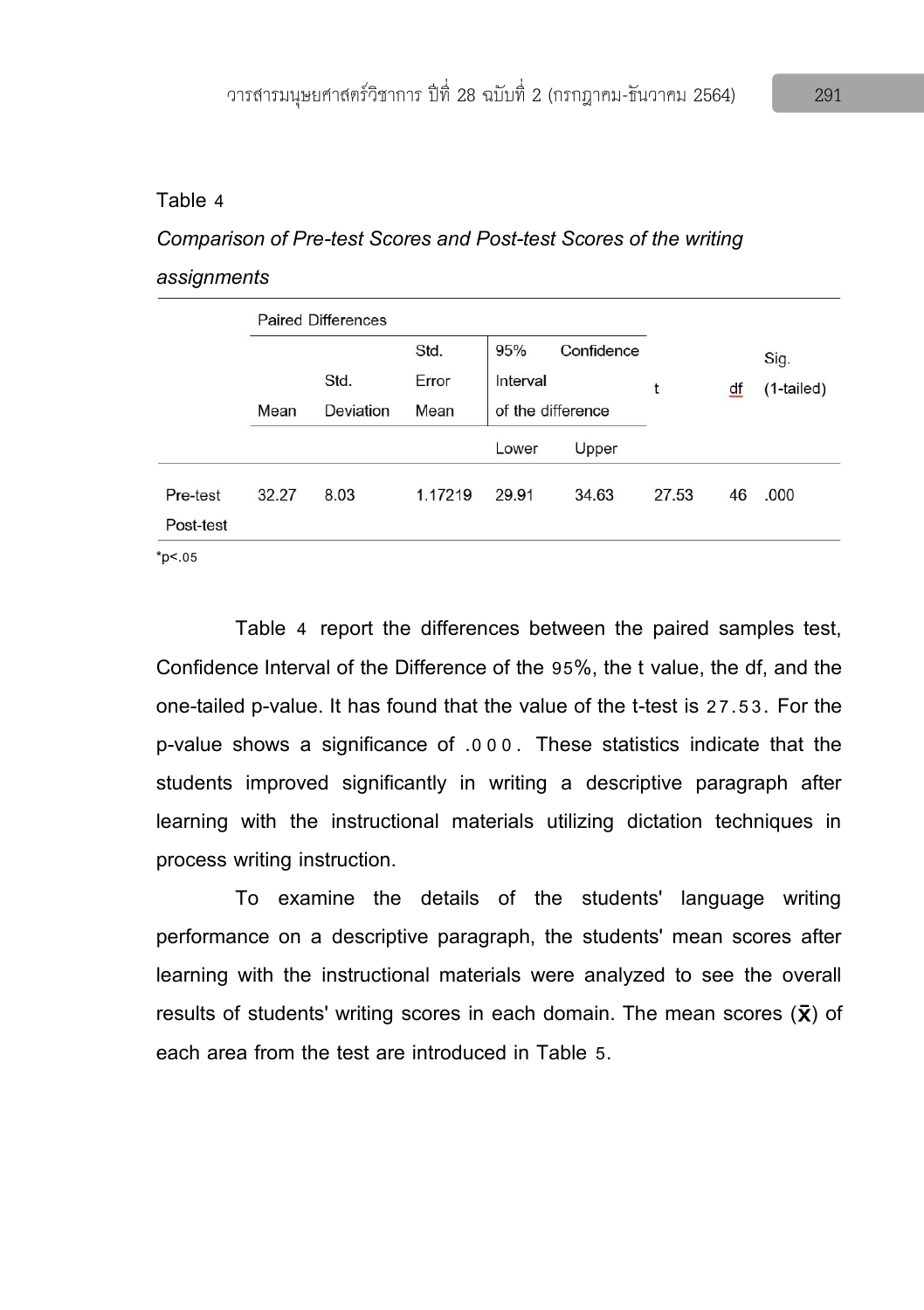#### Table 5

*The Results of the Pre-test and Post-test Scores of writing performance in each domain.*

|                 | Pre-test    | Criteria  | Post-test   | Criteria        |
|-----------------|-------------|-----------|-------------|-----------------|
|                 | $(\bar{x})$ |           | $(\bar{x})$ |                 |
| 1. Content      | 13.86       | Very poor | 18.01       | Fair to poor    |
| 2. Organization | 7.02        | Very poor | 16.20       | Good to average |
| 3. Vocabulary   | 8.34        | Very poor | 14.55       | Good to average |
| 4. Language use | 8.50        | Very poor | 18.70       | Good to average |
| 5. Mechanics    | 1.79        | Very poor | 4.32        | Good to average |

Table 5 indicates the mean scores of the students' pre-test and post-test in each domain. As can be seen above, the mean scores in the post-test in each writing domain were higher than on the pre-test. The students' post-test mean scores of each area are as follows: content (  $\overline{\overline{x}}$ =18.01), organization (  $\overline{\overline{x}}$  =16.20), language use (  $\overline{\overline{x}}$  =14.55), vocabulary (  $\overline{\overline{x}}$ =18.70), and mechanics (  $\overline{\chi}$  =4.32). The results supported Hypothesis two, as we can say that the instructional materials using dictation in the writing process can enhance students' writing performance in the accuracy of the language forms, vocabulary, grammar, and, at the same time, improving the content and organization of a paragraph writing.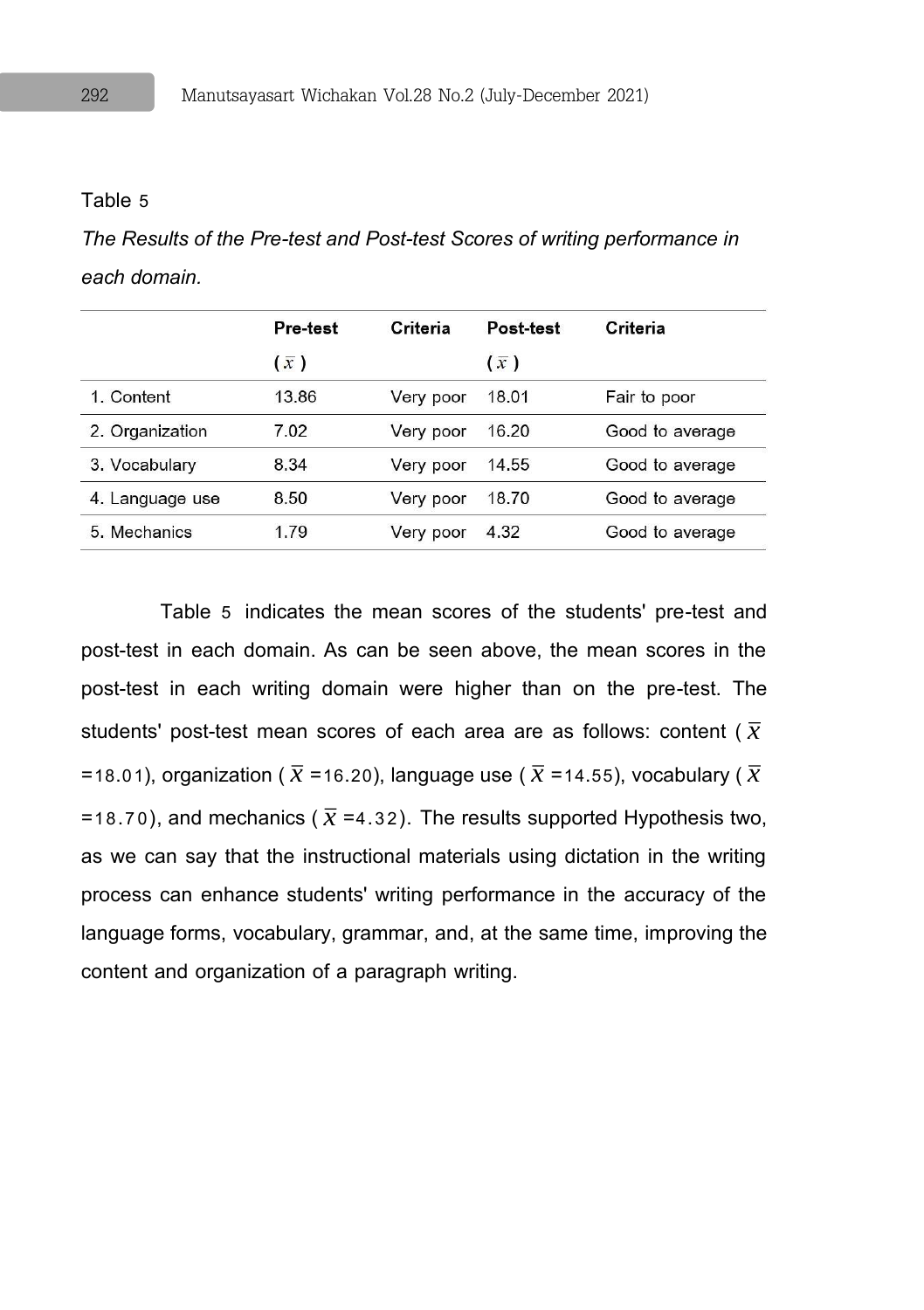# **3) Research question 3: What are the students' reactions towards utilizing dictation techniques in process writing instruction?**

From the total number of 141 pieces of writing made by 47 students in this study, only 3 0 pieces by ten students were randomly selected for content analysis. The obtained data from students' learning logs were reviewed to reflect the students' reactions towards utilizing dictation techniques in process writing instruction—the themes and patterns collected from specific questions that students were asked to respond to after every three lessons. The guided questions followed the main structure of the data presented.

#### *What did the students learn from the lessons?*

The students' reflections on what they learned can be grouped into three categories. Firstly, most students commented that they learned the descriptive words from each unit, which they could use to compose their writing tasks. Four students wrote that they gained vocabulary to describe people's character and physical appearances. Other students said that they could use the adjectives, verbs, and nouns to describe the places and things that made the paragraph longer. Secondly, all the students mentioned that during the learning steps, dictation activities help them be aware of their spelling. Two students stated that they had to check every word spelling carefully in their writing before they handed their first draft to friends for review. Finally, half of the students found that introducing an example of good paragraph models in each unit was very helpful. Two students wrote that they got an idea to write a description of things from the picture. Others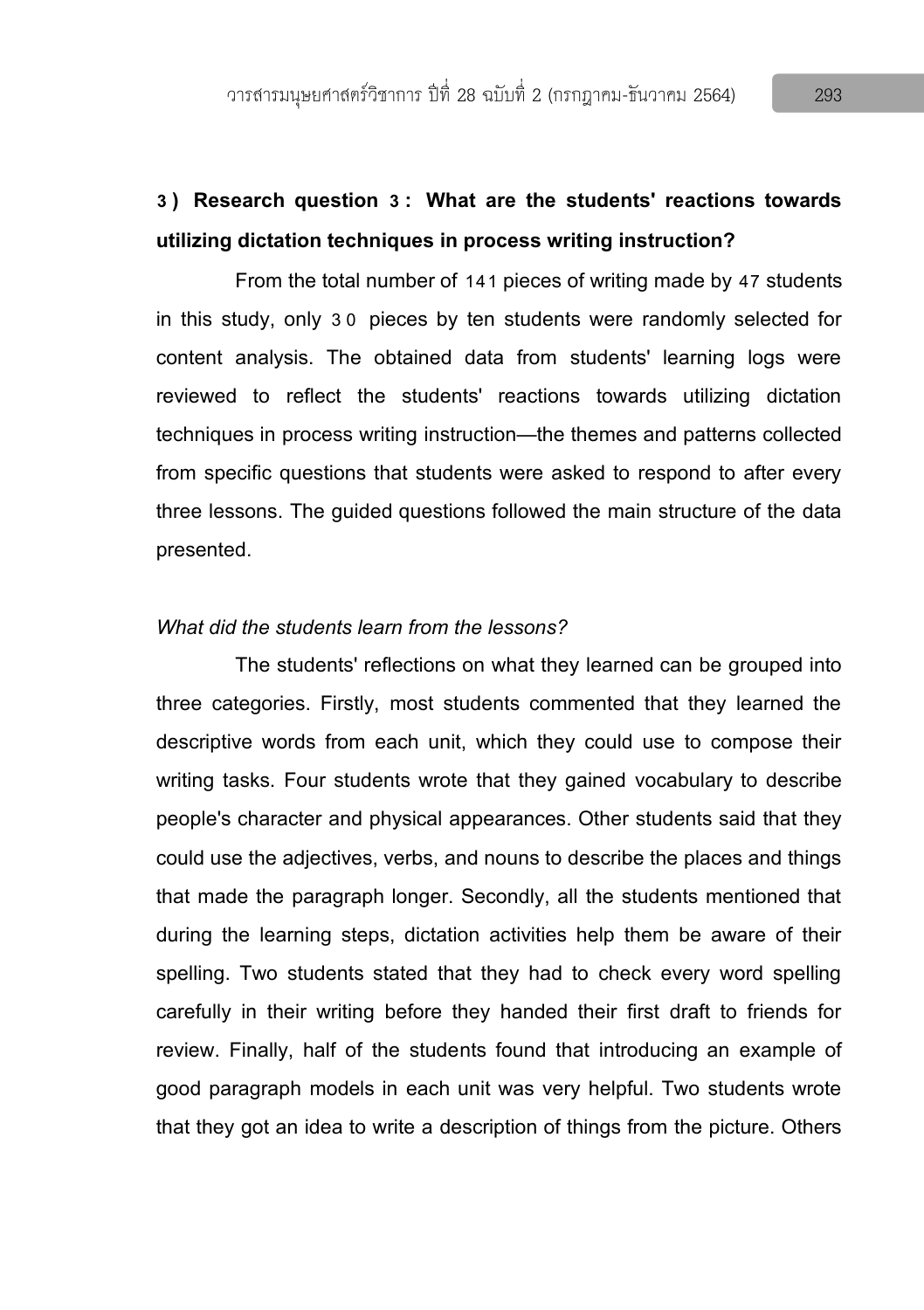mentioned that having an example of the written text type was useful for focusing on the organizational patterns.

#### *What part of writing lessons did students like the most, and why?*

The instructional materials were composed of three-unit lessons of descriptive writing, describing people, describing things, and describing places. The learning steps began with pre-writing, writing a rough draft, focusing on language, and practicing. The data from the students' learning logs specified their preferences of the lessons in two main areas; 1) the learning steps; based on the records, most students expressed positive feelings towards the learning steps and writing exercises. The reason was that the writing activities were constructive and easy to follow. Students mentioned specific aspects of the learning steps that involved the writing activities from the paragraph models, such as dictation activities. These practices helped them have ideas of descriptive paragraph writing. They said that they could complete each unit with confidence to write; 2) working with a peer; most students were satisfied with learning in pairs or groups in the writing class, mainly when they helped to check the first draft. Students pointed out that they could interact with each other to come up with ideas to write instead of working by themselves so that they could learn and get feedback from their peers.

#### *What part of the writing lessons do you find the most difficult, and why?*

From the logs, a few students gave negative responses to the lessons. Students expressed their negative feelings towards the revising and editing when they finished the first draft in the learning step of language focus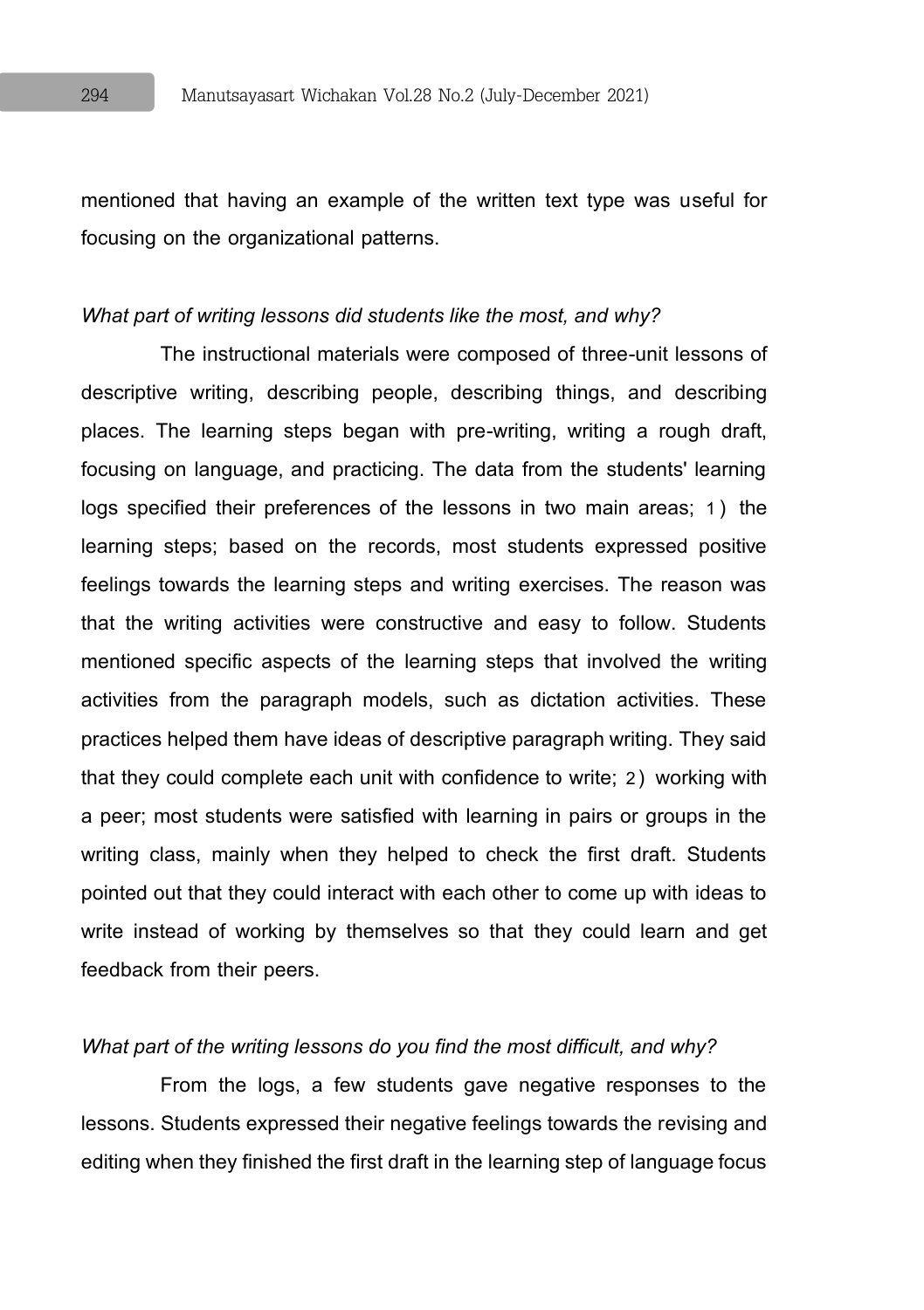(third step). Because in this step, students had to share their writing for a peer check to determine if there were any errors found in words, language structures, spelling, punctuation, and capitalization, as well as the content idea, which they then had to correct to make the writing better. One student said that "this was boring and tiring step I hated it the most." Other negative feelings students expressed were that they found a hard time in translating words from the Thai to the English version when they had to write individual exercises. He said they had limited vocabulary knowledge, and that took them a long time to complete their writing tasks.

# **11. Discussion**

#### **1)The effectiveness of the instructional materials**

The implementation of the instructional materials utilizing the dictation techniques to process writing instruction demonstrated an efficiency index at 83.17 (E1) / 81.20 (E2). The number was slightly higher than the proposed efficiency index of 8 0/8 0 standards. The reasons might be as follows. First, the development of the instructional materials for this writing class strictly followed on the materials process development, which involved several steps, validated by the experts and tested for efficiency through the three phases of the tryout process. The data derived at the stages of the tryout process helped the researcher discover the strengths and weaknesses of the instructional materials for writing to make it better to implement it in the main study. The second reason might be that the students received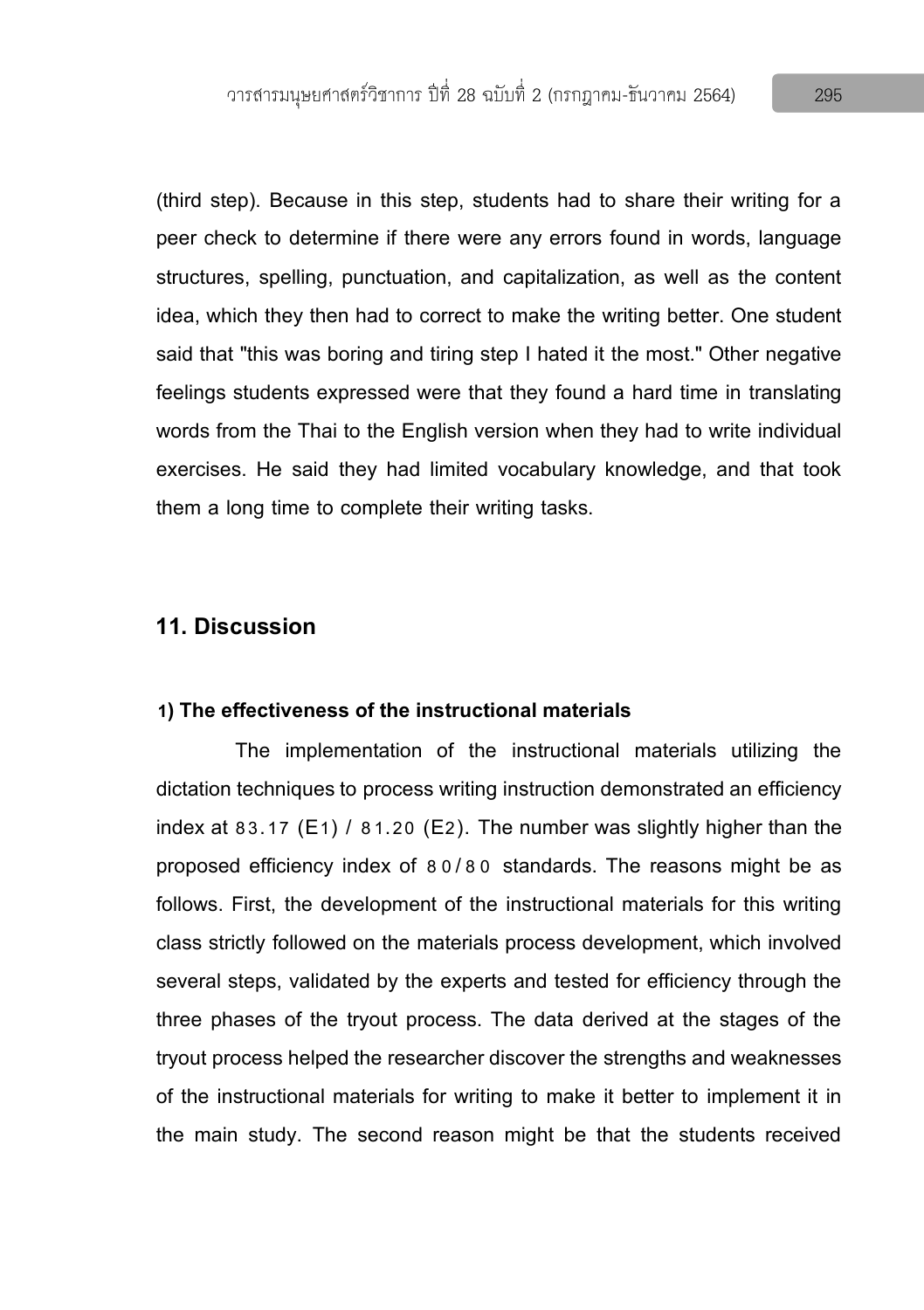practice of the writing activities in each learning step of process writing, which allows them to learn the words spelling, vocabulary, the writing errors while dictated the paragraph model. These may have helped students gain language input to complete the writing tasks and the exercise scores. The third reason could be that dictation activities and writing exercises allow them to work in pairs or groups. When they wrote together, they checked and revised to make the written text better, and that improved the exercise scores. The fourth reason could be that the content materials and language features were carefully tailored based on the authenticity and suitability for students' particular levels in the basic English writing course so that students may feel more comfortable learning. For these and perhaps other reasons, students' scores in the learning process were slightly higher in the post-test.

#### **2) Students' writing performance**

Regarding the mean scores of the tests, the results showed that the students learning with the dictation techniques in process writing approach had a higher average post-test score (  $\overline{x}$  =7 1.79) than the average pre-test score ( $\bar{x}$ =39.51). The fact that the students' writing performance was significantly higher than the pre-test may be due to the development of the instructional materials of utilizing dictation techniques in process writing, which set goals and objectives. The explicit goal for student learning has a measurable impact on students' achievement (Marzano, 2003). Based on each unit, the learning steps from the pre-writing to the practice step were connected.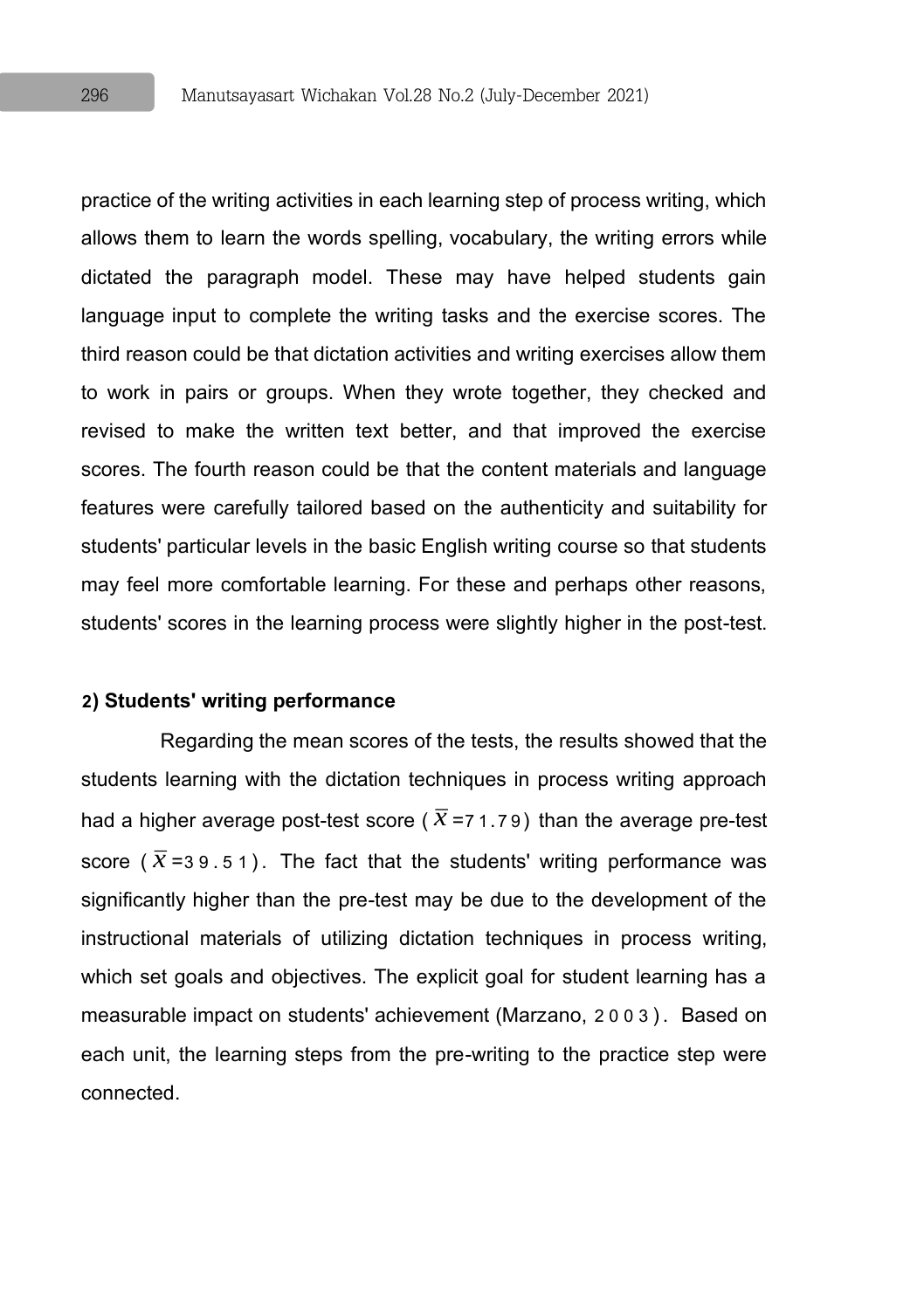The **pre-writing stage** encouraged students to think about the ideas or content of the writing. Students were asked to discuss the pictures to get an idea or content to emphasize. The dictation provided students with a paragraph model, which familiarized them with the vocabulary and language forms before planning their writing. Students listened to a short paragraph that the teacher read; they wrote it down what they heard in sentences, compared their text to their friends, and then checked with the original version to determine if their written transcriptions were correct. Later, they used the vocabulary and structure of the paragraph model. Hence, with the pre-writing stage, the instructor could introduce students to the writing skills and make them notice their writing mistakes.

In **writing a rough draft**, students were provided the reading passage for reading and observing the good organization and elements of a well-written paragraph with writing exercises of reorganizing the sections. The dictation composition technique was employed; the target paragraph model was read two or three times by the instructor, while students listened and rewrote it from memory. Then they compared their writing in pairs and last checked their version with the original text. In this step, students gained experience composing paragraphs with controlled writing, and students could produce their first draft.

For the **language focus**, the learning activities were language exercises related to error corrections. Cloze dictation was employed for practicing in this stage by having the incomplete written paragraph and having students fill in the words missing to make them aware of the accuracy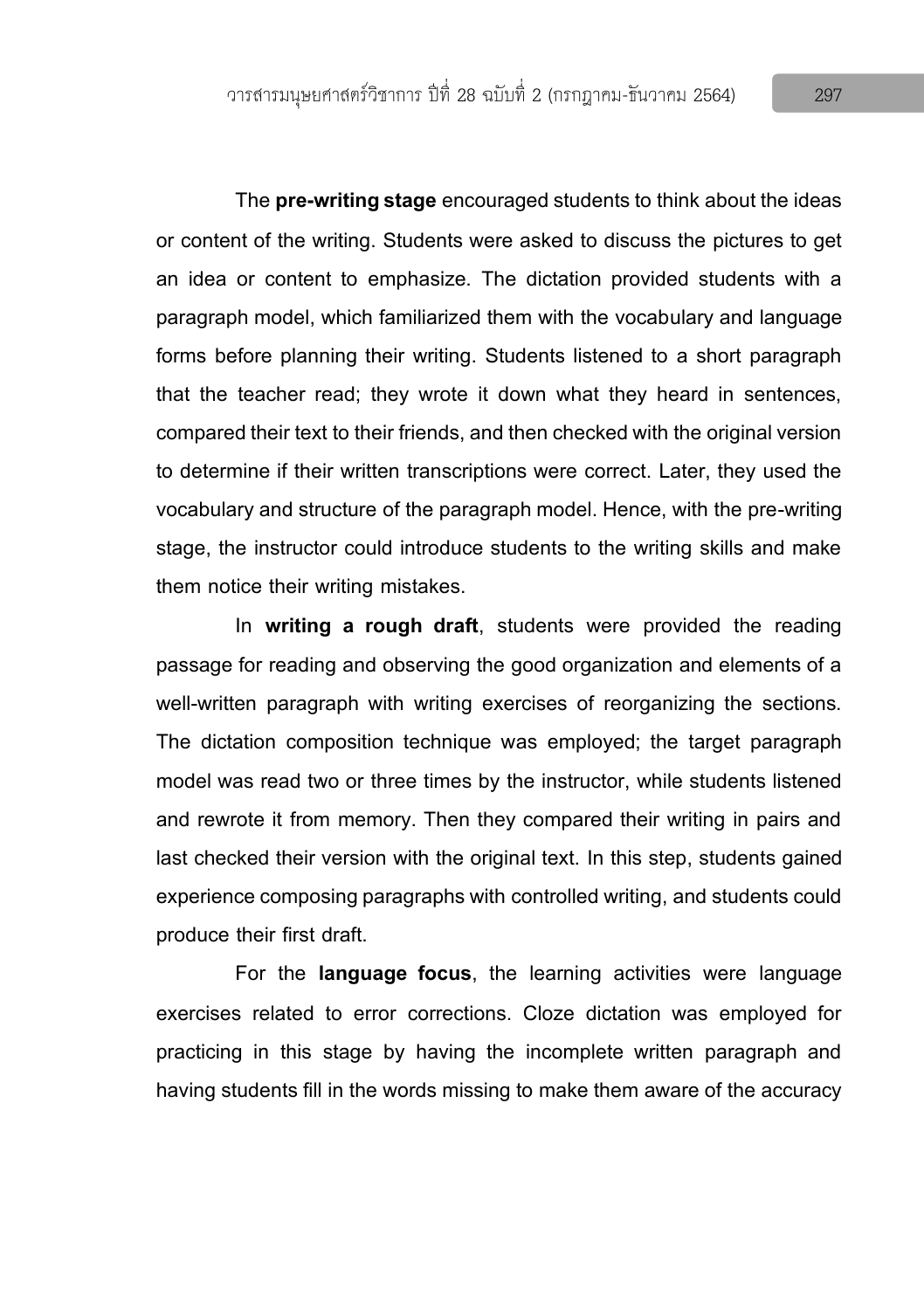and form. More writing exercises of replacing words, and revising irrelevant content added. Students could review their writing in this stage.

The last step was **the practice**; each student presented their writing by sharing it with other students to read and give feedback. Students would go through the paragraph's organization to make sure the topic sentence and supporting details were tied to the topic. The peer feedback was good practice for students to reduce their writing errors before submitting their work to the instructor.

Regarding the result of the students' writing overall scores, each domain regarding the scoring rubric indicated significant differences between the mean values of the pre-test and the post-test scores in the content domain, organization, vocabulary, language use, and mechanics domain. This indicates that students might have made their improvement in writing performance from the practices and learning activities provided in class. The findings of this study are in accord with the investigations of Roonghirun, 2007; Kuyyogsuy, 2019).

In the pre-test, the overall mean score of students' writing was 3 9.5 1. The interpretation of the students' scores levels in each domain showed that students' writing abilities were 'very poor". Based on the evidence of the pre-test evaluation, students' writing could not be evaluated in any further detail for English vocabulary knowledge, and word forms because of the lack of quantity and paragraph organization. However, the errors in sentence construction, spelling, punctuation, capitalization, and paragraphing were counted and showed that most students had problems in writing at the beginning of the class before being taught with dictation techniques. The possible reasons may help to identify the issues.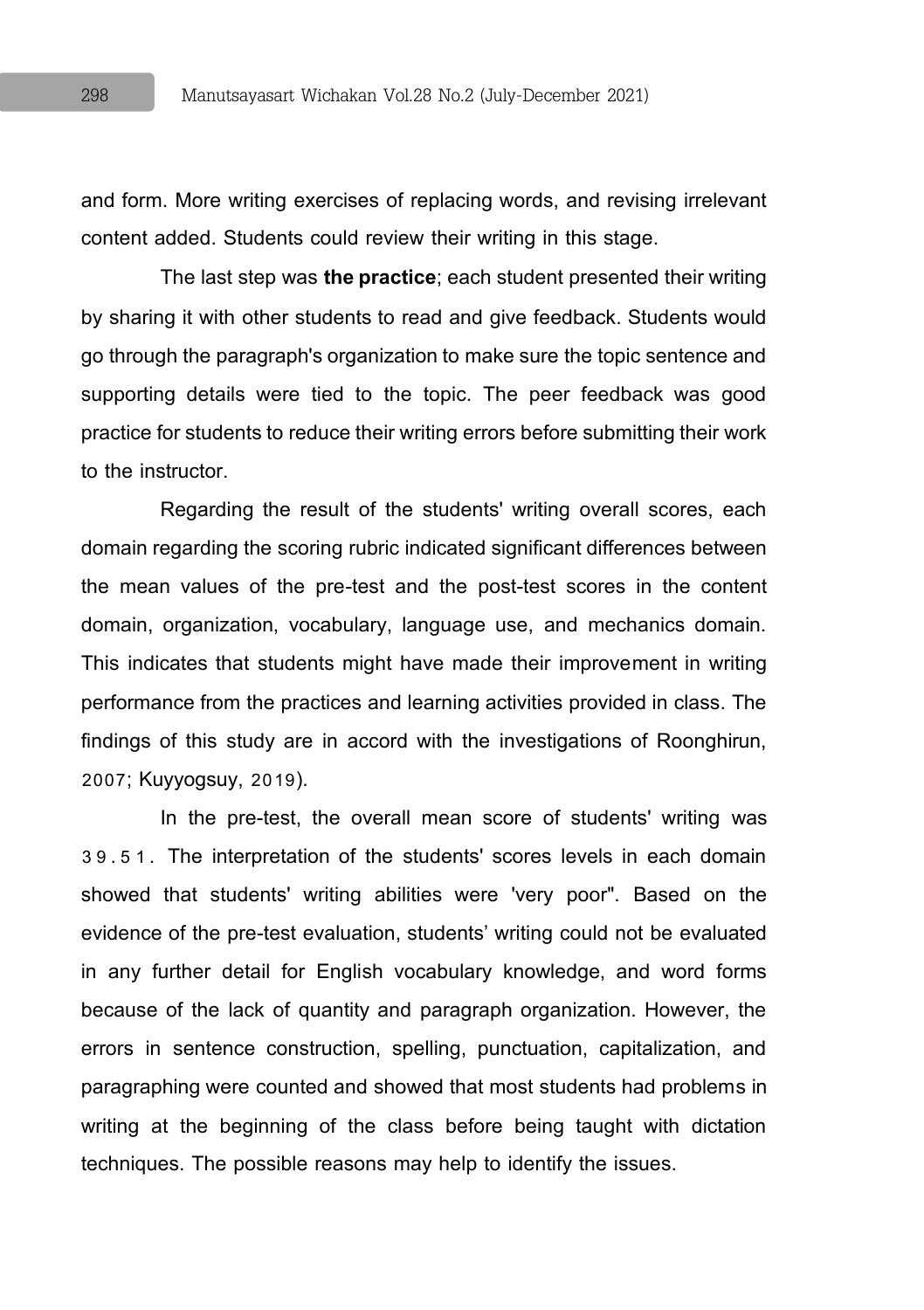The students' lack of writing ability maybe because the class had mixed grade levels of English language ability and ranged in students' areas of study; even though these students had already passed all three basic English courses. Hence, instructors could not assure their English writing ability until they tested the students. Another possible reason that students' mean scores were low was that some students had not focused on English language learning for years before their enrollment in this course. Consequently, they likely had fewer chances to use English in everyday use. Observation of these students' writing the pre-test, they could not finish writing in the test's time limit. Some of their paragraphs were rather short and did not meet the paragraph length criteria of the test. This brevity maybe because of the students' difficulty in getting ideas, words connected into sentences, or some other aspects of writing skills. By lacking language abilities mentioned, the students' mean scores of the pre-test were low.

In contrast, the post-test results demonstrated the development of the students' writing in every category. The student's scores gradually increased to "Good to average" in four areas; organization (16.20/20), the vocabulary (14.55/20), language use (18.70/25), and mechanics (4.32/5) with only the area of content (18.01/30) rated as "Fair to poor." The reasons students' scores increased might be that students had gained knowledge of composing a paragraph from the practices of writing through three units of using dictation techniques and the process of writing instruction. The scores indicated that students could use an adequate range of words in writing a paragraph, apply practical, simple sentence construction, word order, spelling, capitalization, and paragraphing. However, the scores in content were only somewhat improved. This last finding means that students' ability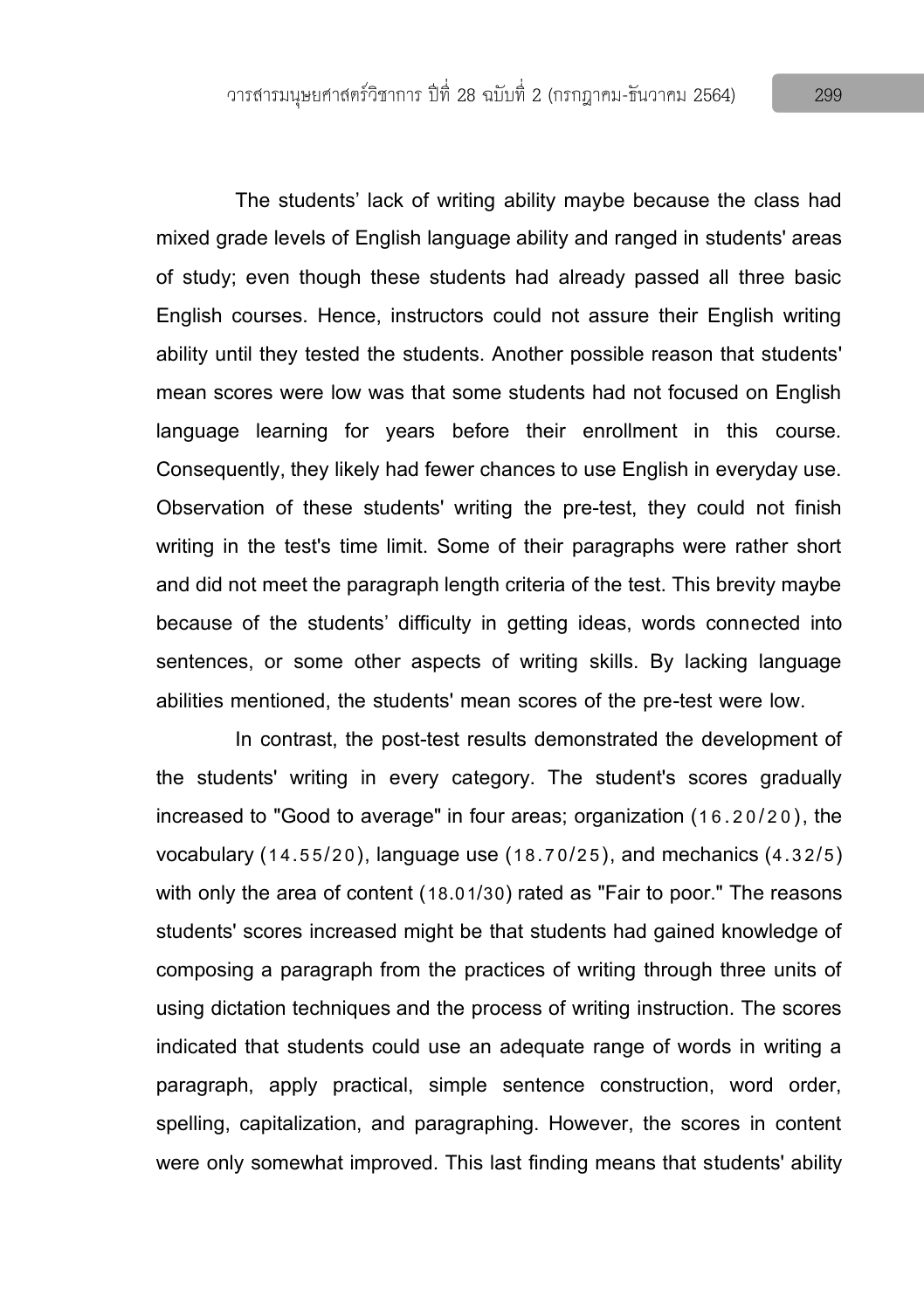of content knowledge was still lacking, with limited understanding of the topic to describe and ideas to develop paragraphs. The lack of content knowledge of writing may come from less reading of the writers. Wickman (2019) stated that reading through many pages helps peoplecraft ideal writing and become a better writer. In short, students' English writing ability gradually improves upon their reading practices, more likely reading more help one absorb more content knowledge from the writer.

#### **3) Students' learning logs**

The results from students' logs demonstrated the students' perception of learning benefits of class activities utilizing dictation, and how they contributed to their learning. The student's reactions to their learning, preference, and difficulties were summarized and reported.

#### **Students' Perception of Learning in Writing Lessons**

The students expressed that dictation activities learned, were very useful for writing development skills. Students could gain the benefits of words presented in each unit that could be used to complete the writing tasks. Students could use the word forms such as adjectives, verbs, and nouns, which describe people's characters, physical appearances, and these words could expand the sentence length and word length of their paragraph. Furthermore, students could apply the techniques of dictation to the spelling of their words and learn from picture description and a paragraph model at the beginning stage of writing. These activities were instrumental in getting a clear concept of the writing practice. The students had a positive perception of the lessons, maybe because the learning activities were engaging to them.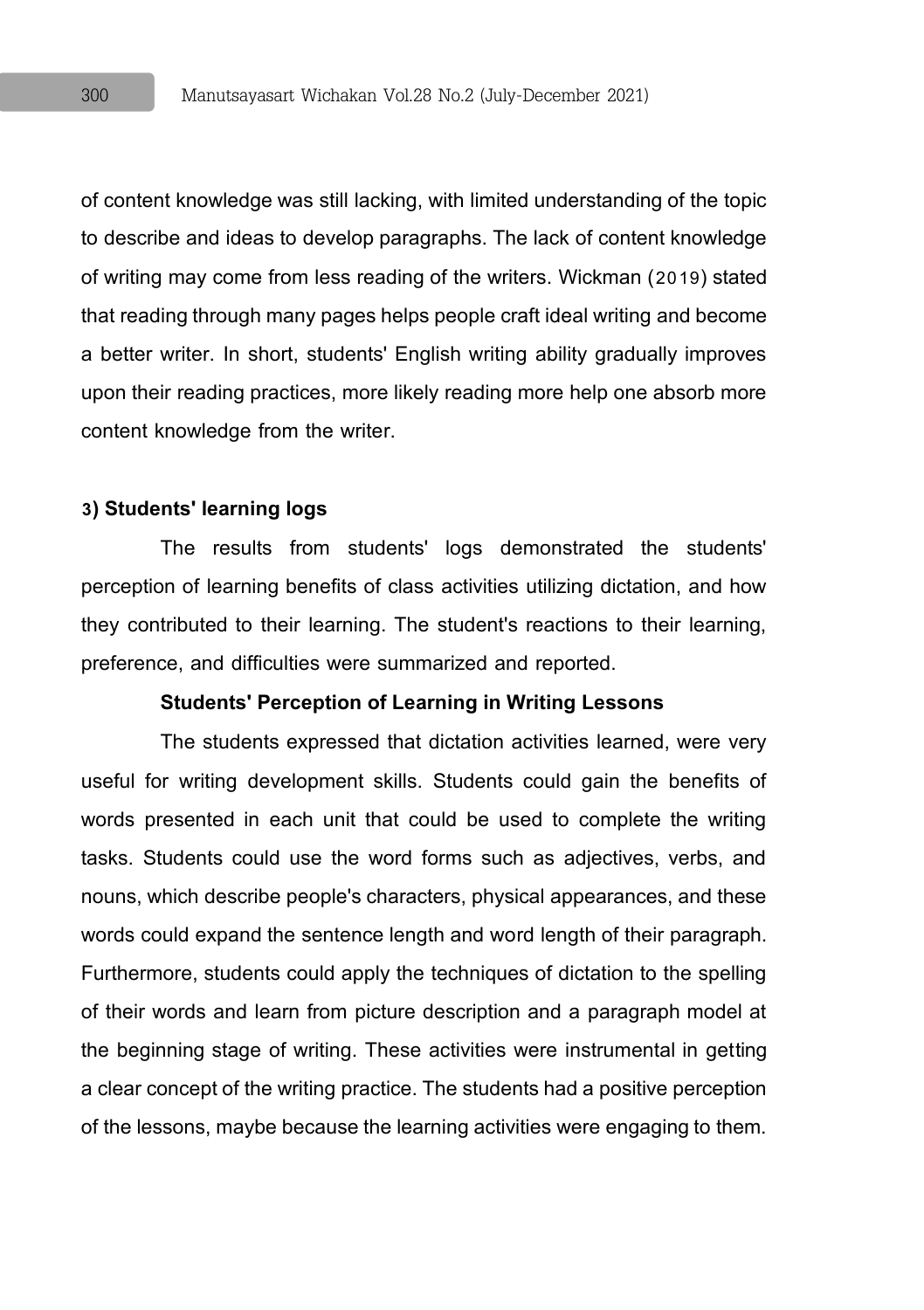#### **Students' Preference in Writing Lessons**

The learning logs shed light on the students' preference towards the learning steps and writing exercises in the writing lessons. The learning steps could give them confidence for writing to the end of the task. Another learning activity students liked was pair work and group work in the writing class. Students enjoyed working with friends to interact, share, and come up with ideas, they could learn from their peers to compose successful tasks. Students could see the advantages of working in pairs or groups instead of working individually because it enabled them to focus on the tasks and exchange their ideas. This benefit is in lines with the research study of Kaweera, Yawiloeng, and Tachom (2019), which found that students were satisfied working in pairs and groups to lower their anxiety and that learning pairs, and groups can foster student self-confidence when completing tasks. Pair or group work offers teachers great benefits in teaching writing.

#### **Students' Difficulty in Learning with the Writing Instruction**

Students expressed negative feelings towards revising and editing, with the reason that they had to put an effort in the correction of their writing in the first and second drafts of their own and friends' work to make their paper better. According to Reynolds (2012), revision and editing in writing are tedious tasks but required of professionals to publish a well-written text. Another problem was that students found it hard to translate words from Thai to English when they had to write. These students might have limited English vocabulary, and translation took time to complete in their writing tasks. This difficulty of attempting to translate from their Thai to English version may relate to their English vocabulary knowledge.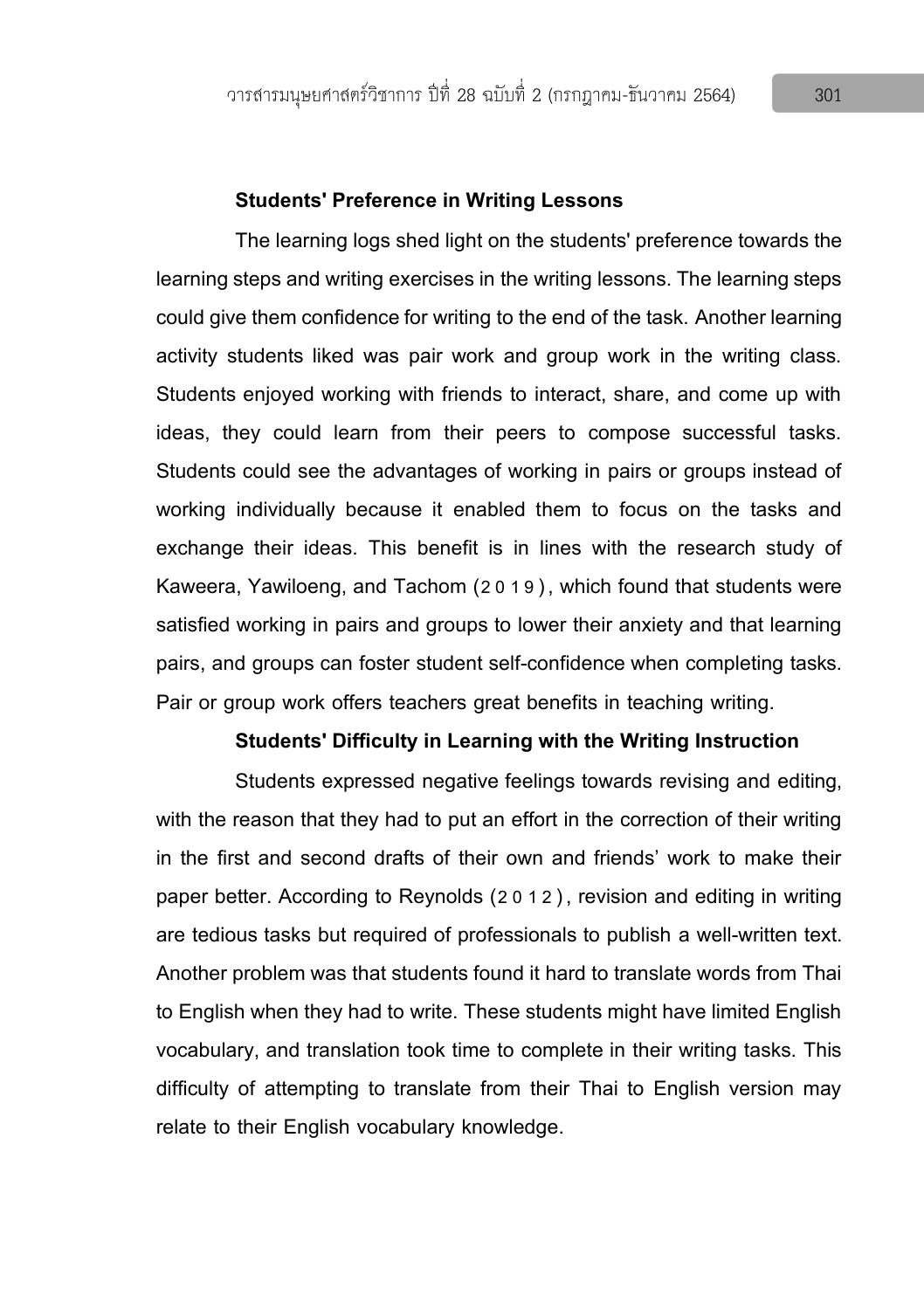# **12. Conclusion**

This study demonstrates that the instructional materials utilizing dictation techniques in the learning steps of process writing instruction are practical for the course. Based on the result of the study, dictation could enhance students' English writing performance. This kind of instructional material is beneficial, not only to encourage students to be better writers in the course but also to equip Thai EFL students with content and linguistic knowledge and confidence.

This study showed that the learning activities during the learning steps with peers, such as sharing, checking, correcting the writing tasks, were useful as they could work together, and they felt confident in their work. Findings suggest that additional training of writing skills with pair work and group work is constructive for the writing course, especially the basic writing course. The pair work or group work can build students' confidence to share and learn from each other's paper and also produce good written paper.

The study found students' difficulty in writing English due to their English language ability. Therefore, teaching materials appropriate to students' English proficiency levels for the exercises are also necessary to upgrade their English language ability. Some students need more hours of class time practice than others. Students' English proficiency levels and learning hours should be considered in future materials development.

This study was conducted with undergraduate students, which was a mixed group of students in terms of their English ability and their writing performance increased after learning with the instructional materials of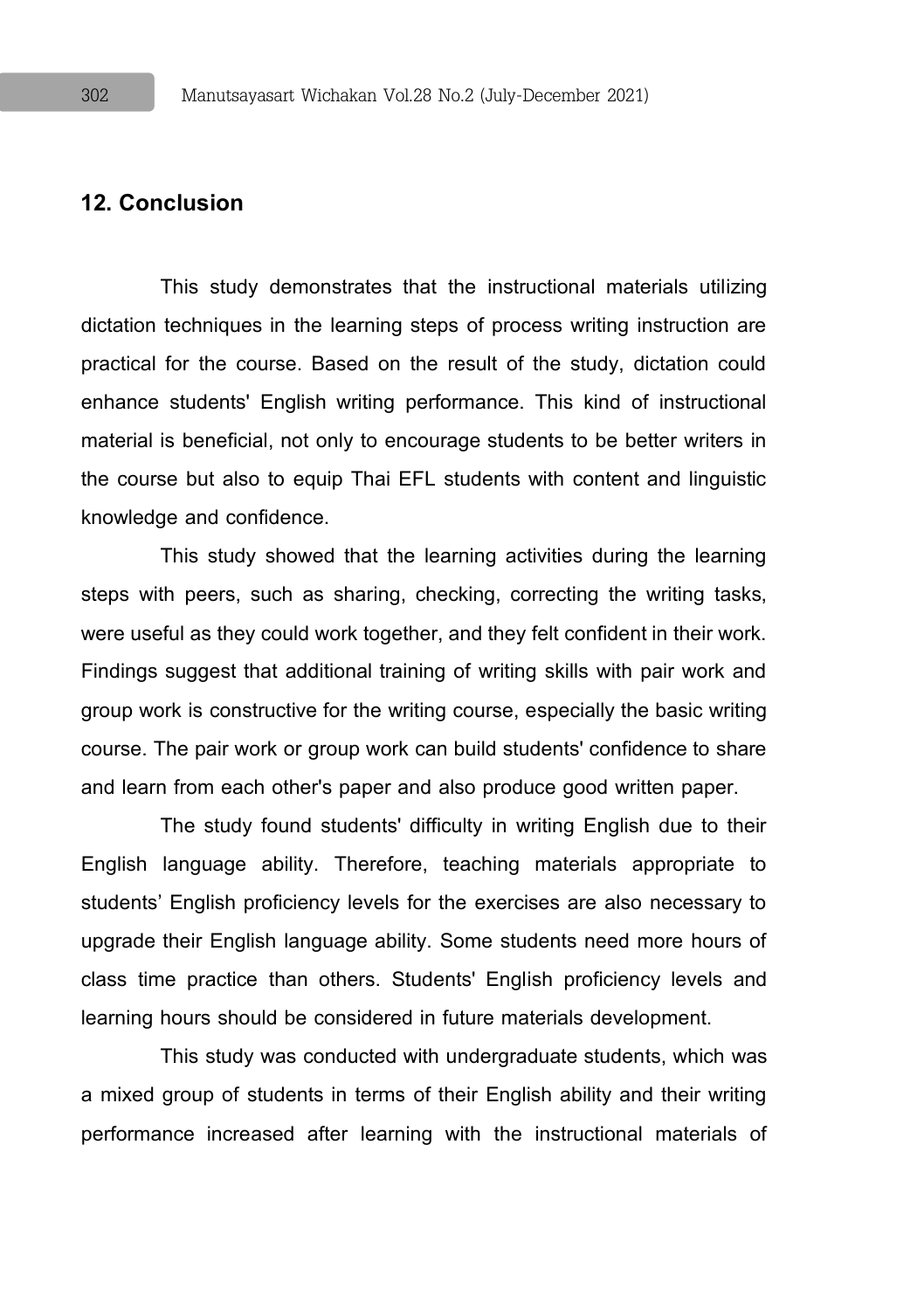dictation techniques in process writing instruction. Thus, the study results may not be generalized to all Thai EFL university students because of the small sample size. However, the findings might be beneficial to instructors, researchers, or language educators as references to improve other writing courses.

### **13. Recommendation for further study**

The results of this study lead to recommendations for further studies, which are as follows.

1) This study focused on utilizing dictation techniques to improve writing skills, and the results show that dictation activities in writing instruction were productive and practical. Students became aware of their writing mistakes. It is recommended in further studies that dictation techniques should be integrated into the principles of teaching other skills than writing to strengthen students' English language skills.

2) The learning logs' results show the preference of students for working in pairs or groups in the writing class, where they can share ideas and check their writing. It is suggested that further studies should be conducted to explore the impact of pairs or groups' work on students' motivation in writing skills.

3) This study integrated dictation activities into the learning steps based on the process writing approach to improve students' writing paragraphs by dictating a paragraph. It would be worth studying vocabulary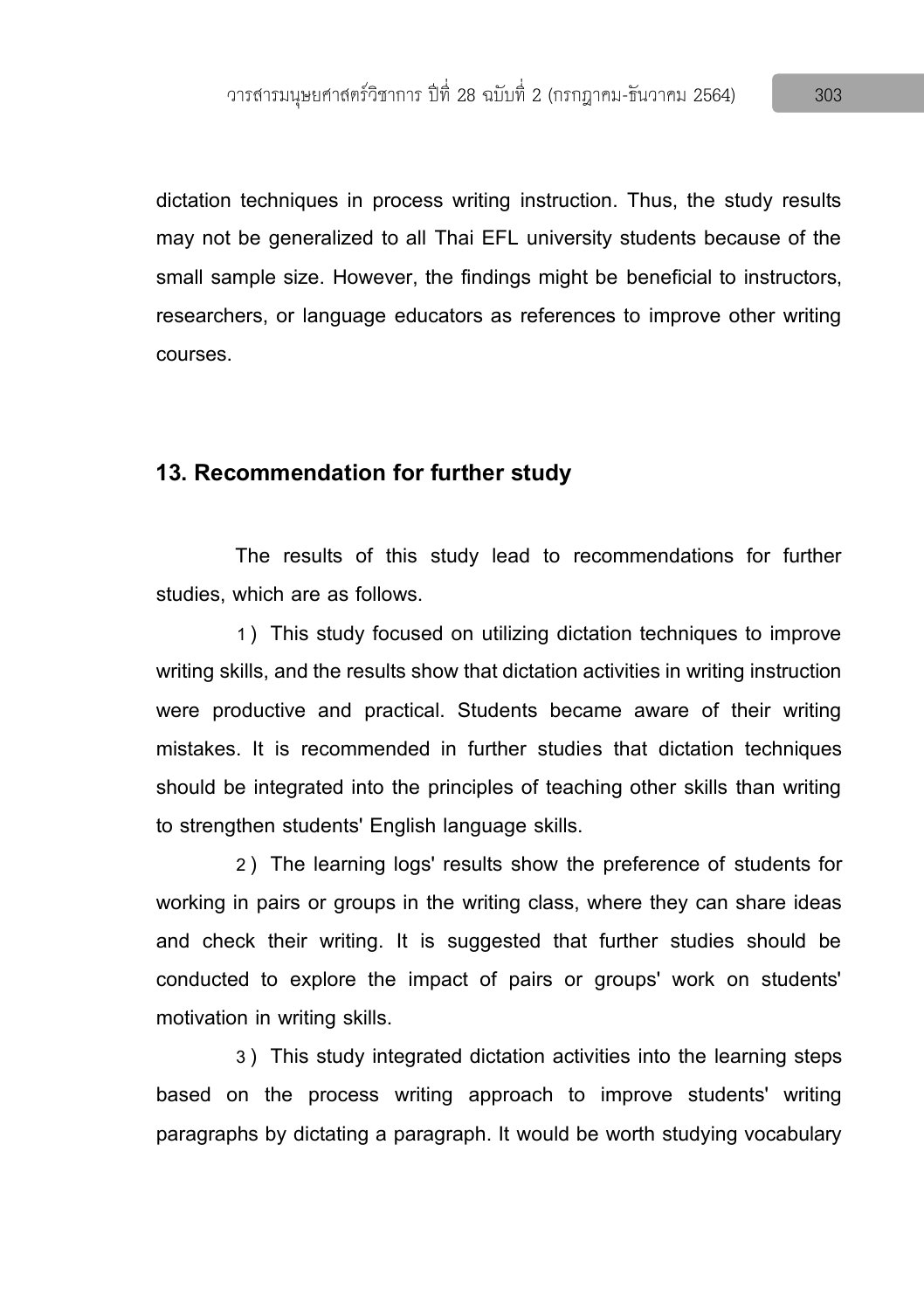learning by dictation practice that might affect learners' longer vocabulary retention.

#### **References**

- Adel, R., & Hashemian, M. (2015). Effects of Dicto-Comp and Dictation on the Writing Skill of Female Adult Iranian EFL Learners. *English Language Teaching, 8*(11), doi:10.5539/elt.v8n11p17
- Alghizzi, T. M. (2017). *Complexity, accuracy, and fluency (CAF) development in L2 writing: The effects of proficiency level, learning environment, text type, and time among Saudi EFL learners* (Unpublished doctoral dissertation). University College Cork, Cork.
- Alodwan, T. A. A., & Ibnian, S. S. K. (2014). The effect of using the process approach to writing on developing university students' essay writing skills in EFL. *Review of Arts and Humanities, 3*(2), 139-155.
- Arcon, N., Klein, P. D., & Dombroski, J. D. (2017). Effects of dictation, speech to text, and handwriting on the written composition of elementary school English language learners. *Reading & Writing Quarterly: Overcoming Learning Difficulties, 33*(6), 533-548. https://doi.org/10.1080/10573569.2016.1253513
- Badger, R., & White, G. (2000). A process genre approach to teaching writing. *ELT Journal, 54*(2), 153-160. doi:10.1093/elt/54.2.153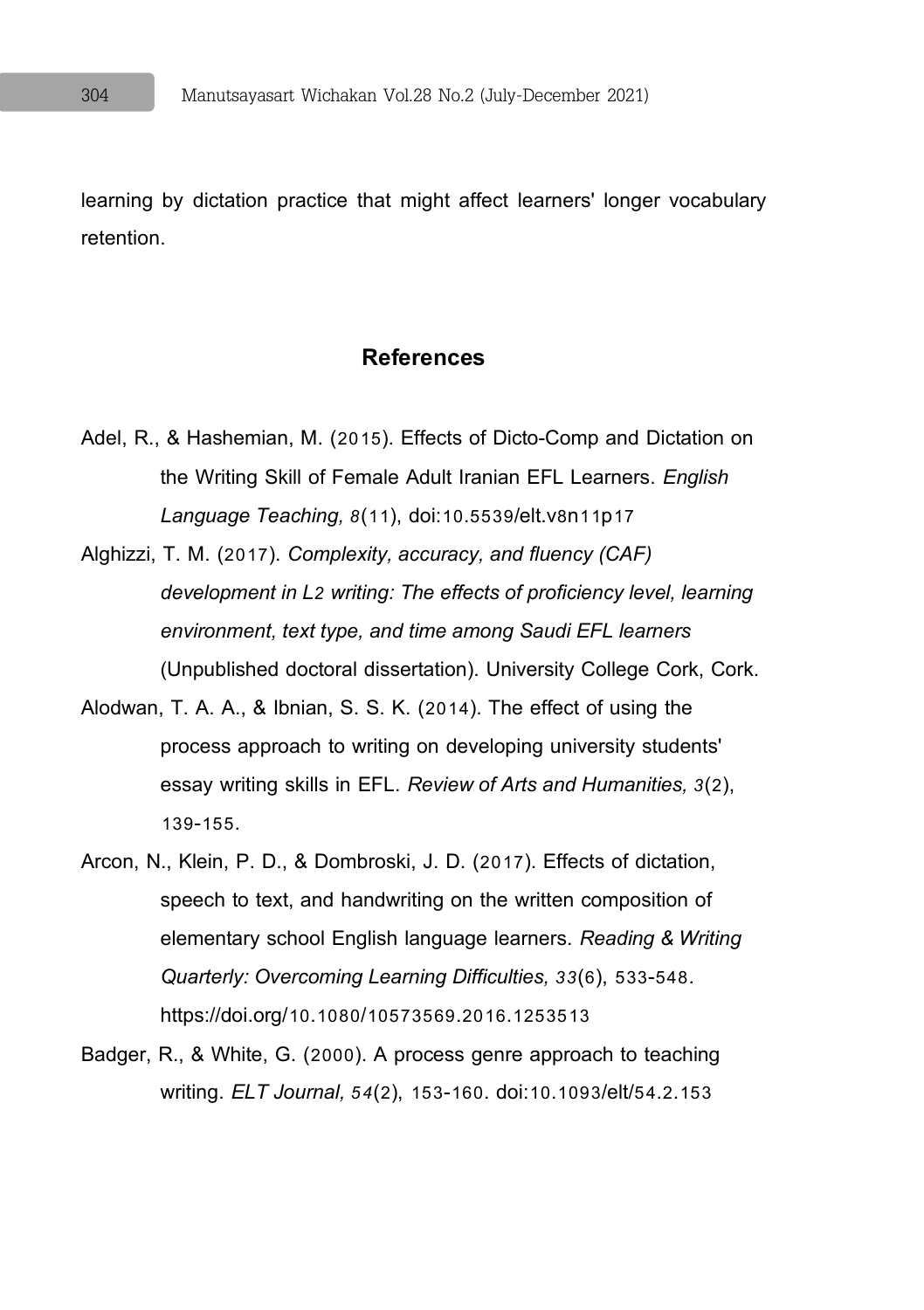- Boonpattanaporn, P. (2008). "Comparative Study of English Essay Writing Strategies and Difficulties as Perceived by English Major Students: A Case Study of Students in the School of Humanities, University of the Thai Chamber of Commerce." *University of the Thai Chamber of Commerce Journal 28*(2): 75-90.
- Brahmawong, C. (2013). Developmental Testing of Media and Instructional Packages. *Silpakorn Educational Research Journal, 5*(1), 7-20.
- Brown, D.H. (2000). *To Language Pedagogy*. San Francisco State University.
- Dokchandra, D. (2018). The Effects of Process Writing Approach on Performance of an Overcrowded EFL Writing Class at a University in Thailand. *KnE Social Sciences, 3*(4), 191. doi:10.18502/kss.v3i4.1931
- Fongpaiboon, V., Praprurkit, P., & Paisad, W. (2011). Using Dictation Technique to Develop English Vocabulary of Undergraduates. The *Journal Of Faculty of Applied Arts, July-December*, 48-55.
- Gammill, D. M. (2006). Learning the Write Way. *The Reading Teacher, 59*(8), 754-762. doi:10.1598/rt.59.8.3
- Ghanbari, B., Barati, H., & Moinzadeh, A. (2012). Rating Scales Revisited: EFL Writing Assessment Context of Iran under Scrutiny. *Language Testing in Asia, 2*(1). doi:10.1186/2229-0443-2-1-83
- Harmer, J. (2007). *The practice of English language teaching*. Harlow: Person Educacion.
- Heaton, J. B. (1975). *Writing English language tests: A practical guide for teachers of English as a second or foreign language*. London: Longman.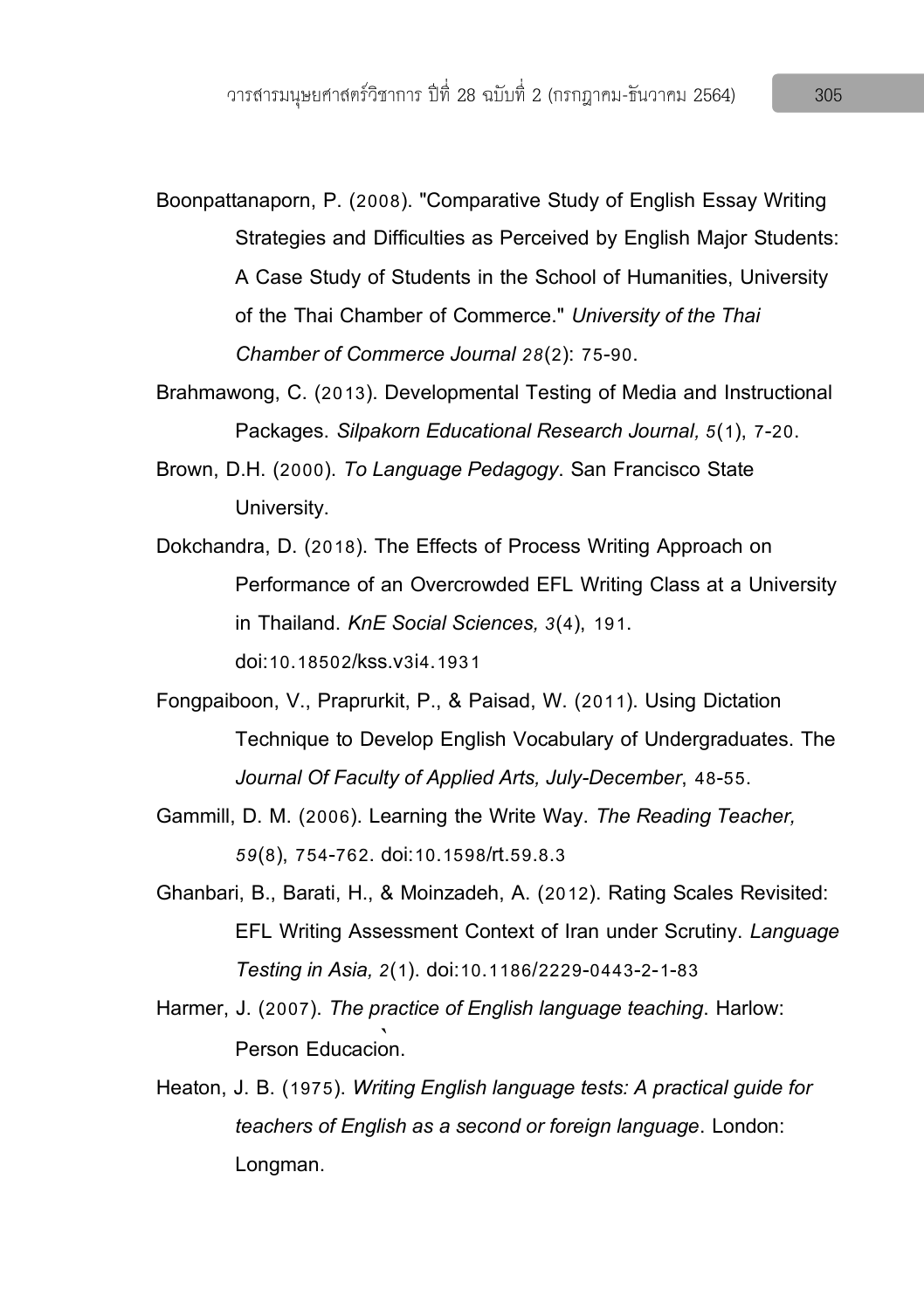- Hoare, P., & Tanner, P. D. (2008). *The benefits of dictation for university writing students and teachers*. In A. M. Stoke (Ed.), JALT2008 Conference Proceedings. Tokyo: JALT.
- Hyland, K. (2002). Directives: argument and engagement in academic writing. *Applied Linguistics, 23*(2), 215-239.
- Hyland, K. (2004). *Genre and Second Language Writing*. doi:10.3998/mpub.23927
- Jacobs, H.L., Zingraf, S.A. Wormuth, D.R., Hartfiel, V.F. & Hughey, J.B. (1981). *Testing ESL composition: a practical approach*. Massachusetts: Newbury House.
- Kansopon, V. (2012). An Investigation of the writing test used at the Institute of International Studies, Ramkhamhaeng University (IIS-RU), Thailand. *Language Testing in Asia, 2*(4), 86 - 100.
- Kaweera, C., Yawiloeng, R., & Tachom, K. (2019). Individual, Pair, and Group Writing Activity: A Case Study of Undergraduate EFL Student Writing. *English Language Teaching, 12*(10), 1-13. doi:10.5539/elt.v12n10p1
- Kitao, K., & Kitao, K. (1997). Selecting and developing teaching/learning materials. *The Internet TESL Journal, IV*(4).
- Kobkuerkul, O. (2009). *A survey of students' writing problems at Mahidol University International College in the second trimester of the academic year 2008*. Thammasat University.
- Krashen, S. D. (2009). *Principles and practice in second language acquisition*. Retrieved 17 July 2014 from www.sdkrashen.com/content/books/principles\_and\_practice.pdf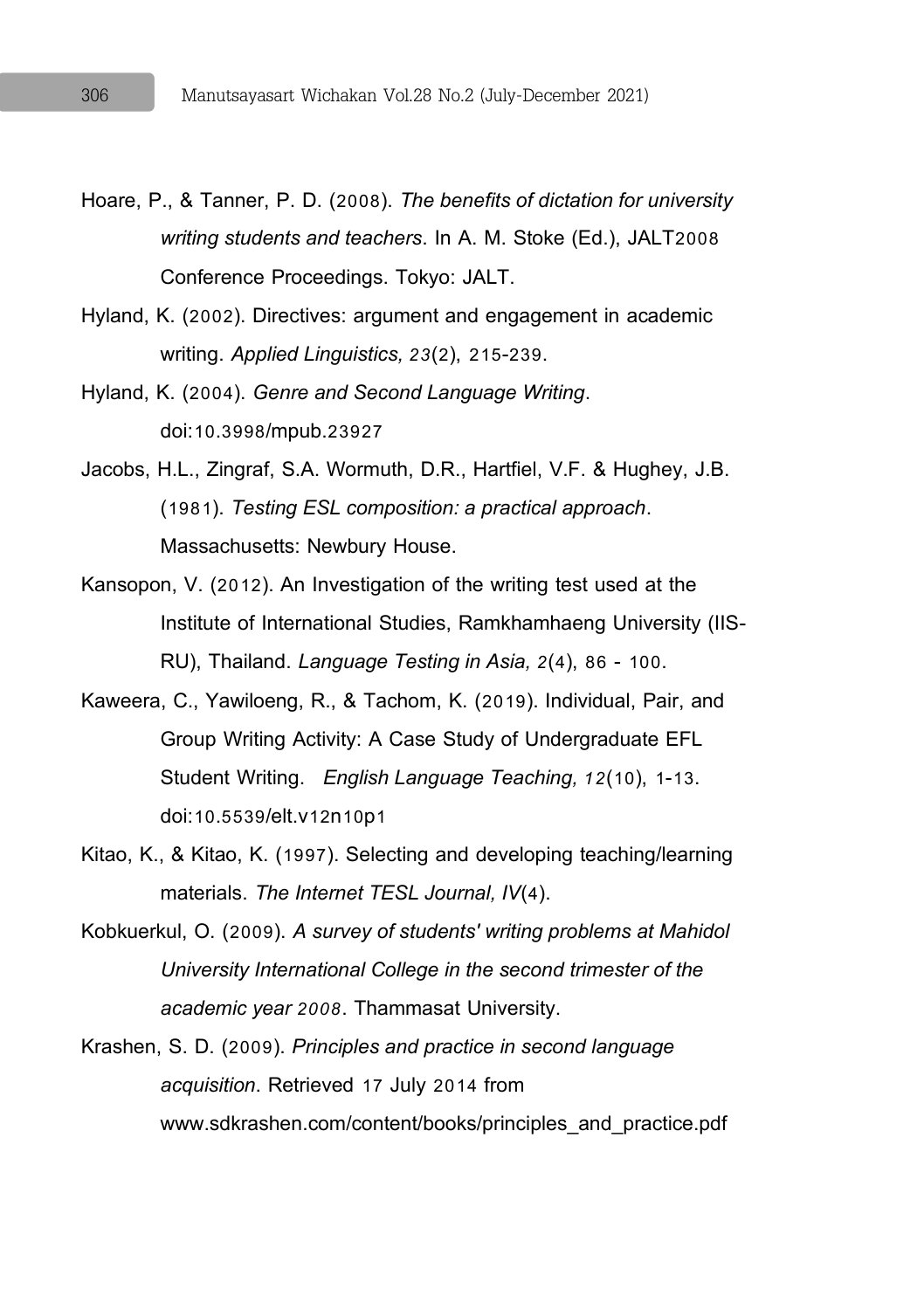- Kuyyogsuy, S. (2019). Promoting Peer Feedback in Developing Students' English Writing Ability in L2 Writing Class. *International Education Studies, 12*(9), 2019 pp.76-90.
- Marr, B. (2018, August 6). *7Job Skills Of The Future (That AIs And Robots Can't Do Better Than Humans)*. Retrieved from https://www.forbes.com/sites/bernardmarr/2019/03/06/7-job-skillsof-the-future-that-ais-and-robots-cant-do-better-than humans/#29f9874e6c2e
- Marzano, R. J. (2003). What works in schools: Translating research into action:. Alexandria, VA: Association for Supervision and Curriculum Development.
- Nabei, T. (2018). *Grammar Dictation (Dictogloss)*. The TESOL Encyclopedia of English Language Teaching, 1-7. doi:10.1002/9781118784235.eelt0067
- Nunan, D. (2003) *Practical English Language Teaching. International Edition*, McGraw-Hill, Singapore, 88.
- Nurdianingsih, Fitri, and Rahmawati, Oktha Ika. (2018). Running Dictation As An Effective Technique On The Teaching Writing Skill. 2 nd English Language and Literature International Conference (ELLiC), Vol.2, 127-131.
- Padgate, W. (2008). Beliefs and opinions about English writing of students at a Thai university. PASAA, 42, 31-54.
- Pawapatcharaudom, R. (2007). *"An Investigation of Thai Students' English Language Problems and Their Learning Strategies in the International Program at Mahidol University."* Masters' thesis, King Mongkut's Institute of Technology, Bangkok, Thailand.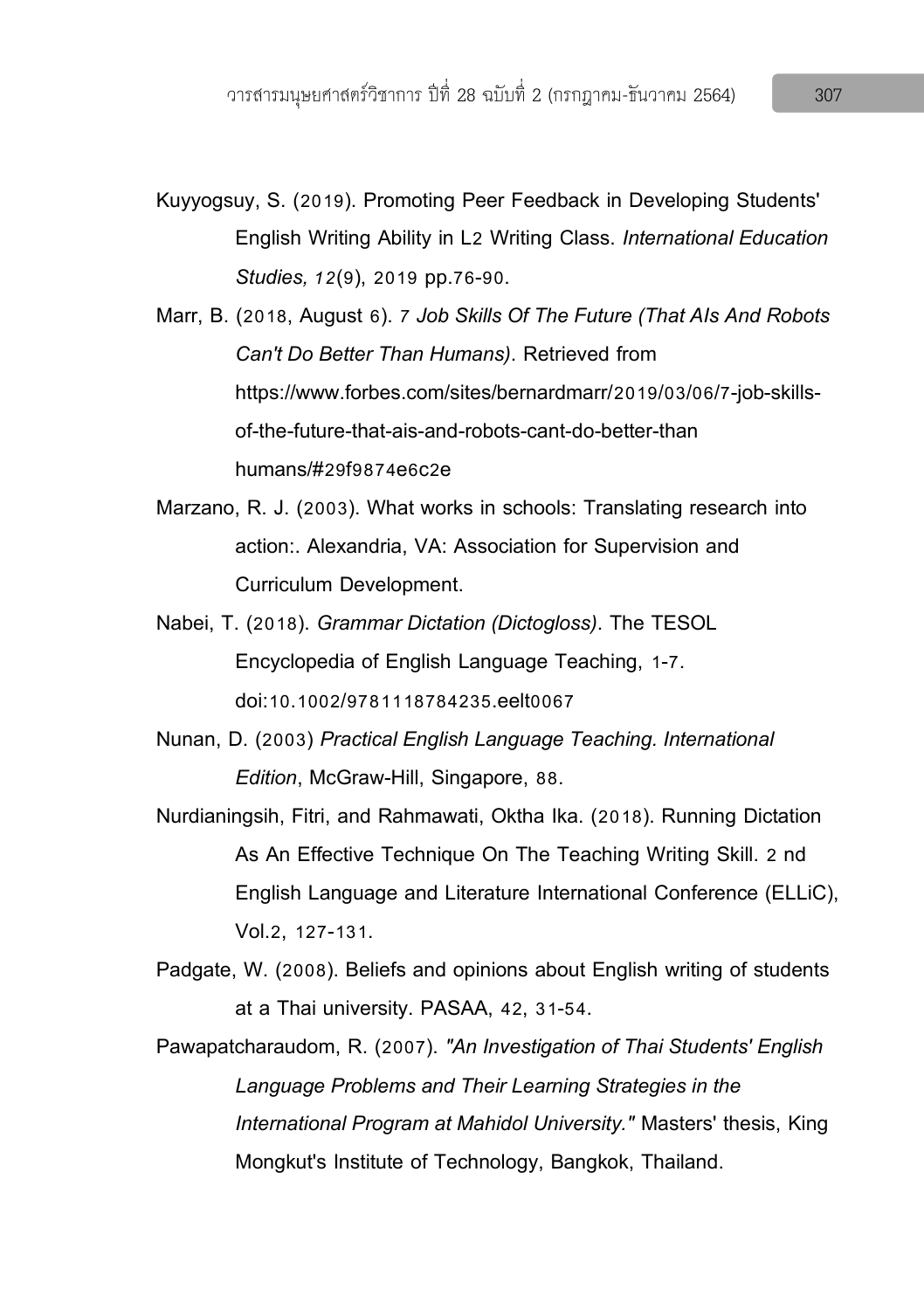- Purnawati, P. (2017). Running Dictation To Activate Students In Speaking Class. English Education: *Journal Of English Teaching And Research, 2*(2), 88. doi:10.29407/jetar.v2i2.853
- Raimes, A. (1978). Problems and Teaching Strategies in Esl Composition. (If Johnny Has Problems, What About Joan, Jean, and Ywe-Han?) Language in Education: Theory and Practice, 14. Center for Applied Linguistics.
- Raimes, Ann. (1983). *Techniques in Teaching Writing*. New York: Oxford University Press.
- Rungwaraphong, P. (2014). Promoting student autonomy through dialogic learning. *Journal of Education, Prince of Songkla University Pattani Campus, 25*(1): 9-18.
- Reynolds, L. (2012). *A call to creativity: Writing, reading, and inspiring students in an age of standardization*. New York: Teachers College Press.
- Richards, J.C. ( 2005). Second Thought on Teaching Listening. *RELC Journal 36*(1), 85-92.
- Roonghirun, M. (2007). *The Use of Process Writing to Enhance Writing Ability of the Students at Rangsit University*. Master thesis. Srinakharinwirot University.
- Sermsook, K., Liamnimitr, J., & Pochakorn, R. (2017). An Analysis of Errors in Written English Sentences: A Case Study of Thai EFL Students. *English Language Teaching, 10*(3), 101. doi:10.5539/elt.v10n3p101
- Sucharitrak, S. (2010). *The Development of CALL English Lessons for Nursing Science Students, Institute of Social Science*. School of English. Ph.D.Thesis. Suranaree University of Technology.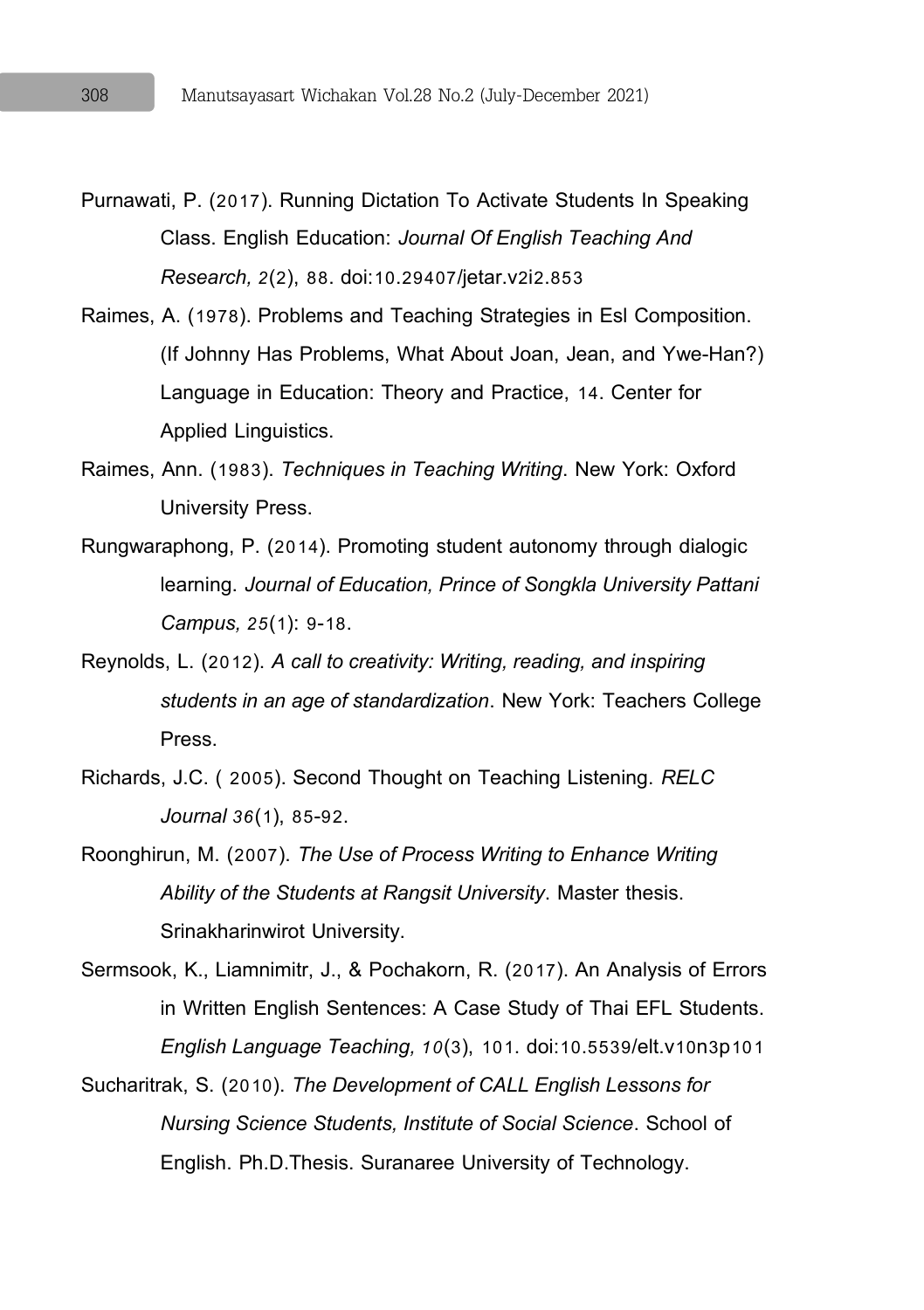- Susser, B. (1994). Process approaches in ESL/EFL writing instruction. *Journal of Second Language Writing, 3*(1), 31-47. doi:10.1016/1060-3743(94)90004-3
- Talerngsri, A. (2019, September 10). *Lifelong learning is the future of work Future-proof your job and career by embracing the commitment to constant self improvement.* BUSINESS.
- Alghizzi, T. M. (2017). *Complexity, accuracy, and fluency (CAF) development in L2 writing: The effects of proficiency level, learning environment, text type, and time among Saudi EFL learners* (Unpublished doctoral dissertation). University College Cork, Cork.
- Alghizzi, T. M. (2017). *Complexity, accuracy, and fluency (CAF) development in L2 writing: the effects of proficiency level, learning environment, text type, and time among Saudi EFL learners.* Ph.D. Thesis, University College Cork.
- Alghizzi, T. M. (2017). *Complexity, accuracy, and fluency (CAF) development in L2 writing: the effects of proficiency level, learning environment, text type, and time among Saudi EFL learners*. Ph.D. Thesis, University College Cork.
- Tang, Q. (2012). The Effectiveness of Dictation Method in College English Vocabulary Teaching. *Theory and Practice in Language Studies, 2*(7). doi:10.4304/tpls.2.7.1472-1476
- Tangpermpoon, T. (2008). Integrated approaches to improve students writing skills for English major students. *ABAC Journal, 28*(2), 1-9.
- Westwood, P. (2004).*Learning and Learning Difficulties*. Melbourne: Australian Council for Educational Research.